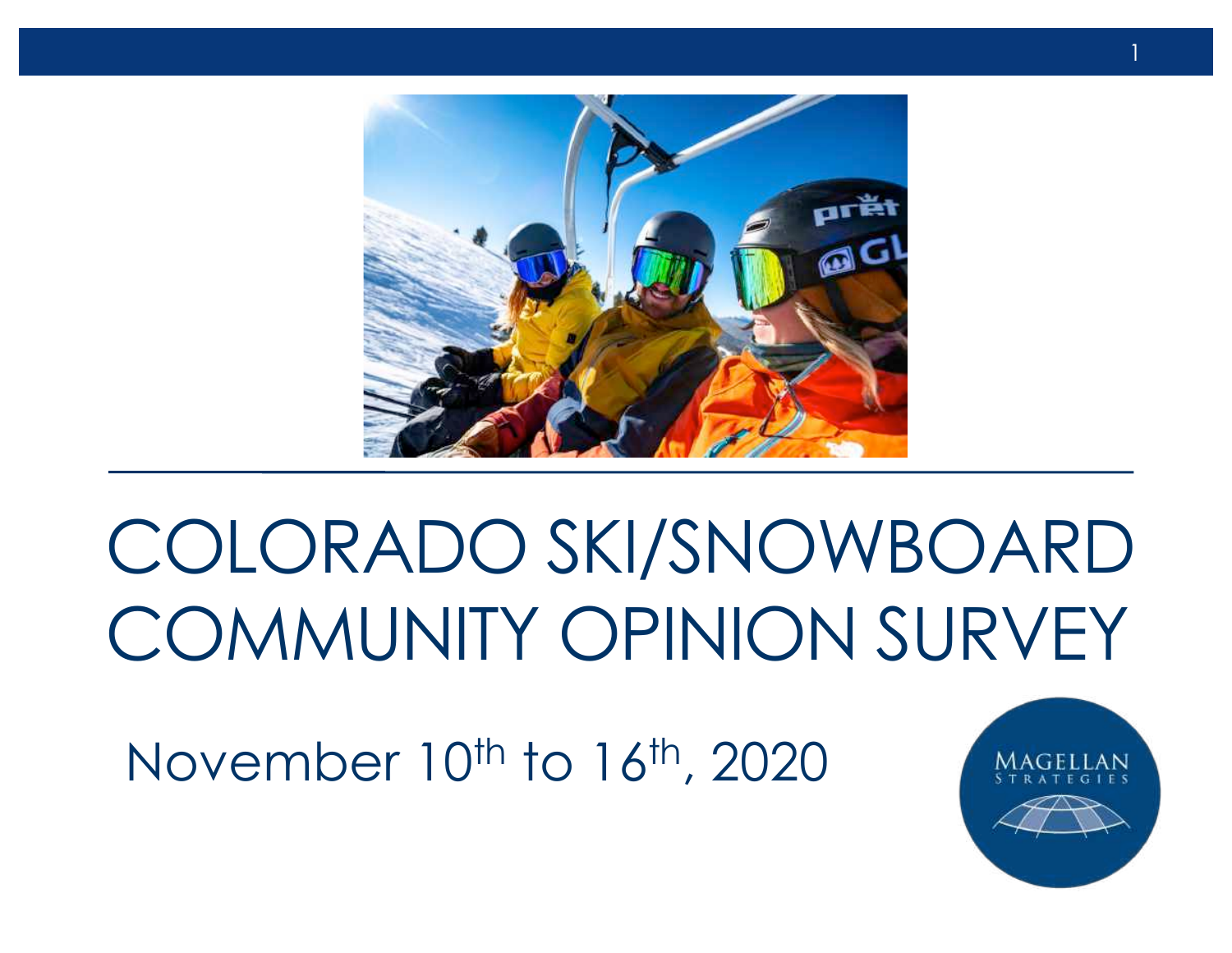

# **Methodology**

ØMagellan Strategies is pleased to present the findings of a survey of 788 adult Colorado skiers and snowboarders.

 $\triangleright$ The interviews were conducted from November 10<sup>th</sup> to November 16<sup>th</sup>, 2020.

 $\blacktriangleright$ The overall survey has a margin of error of +/- 3.49% at the 95% confidence interval. Subgroups of voters will have higher margin of error than the overall population.

ØThe interviews were conducted by sending a text invitation to respondents.

ØThe survey results were not weighted to any population demographic or subgroup.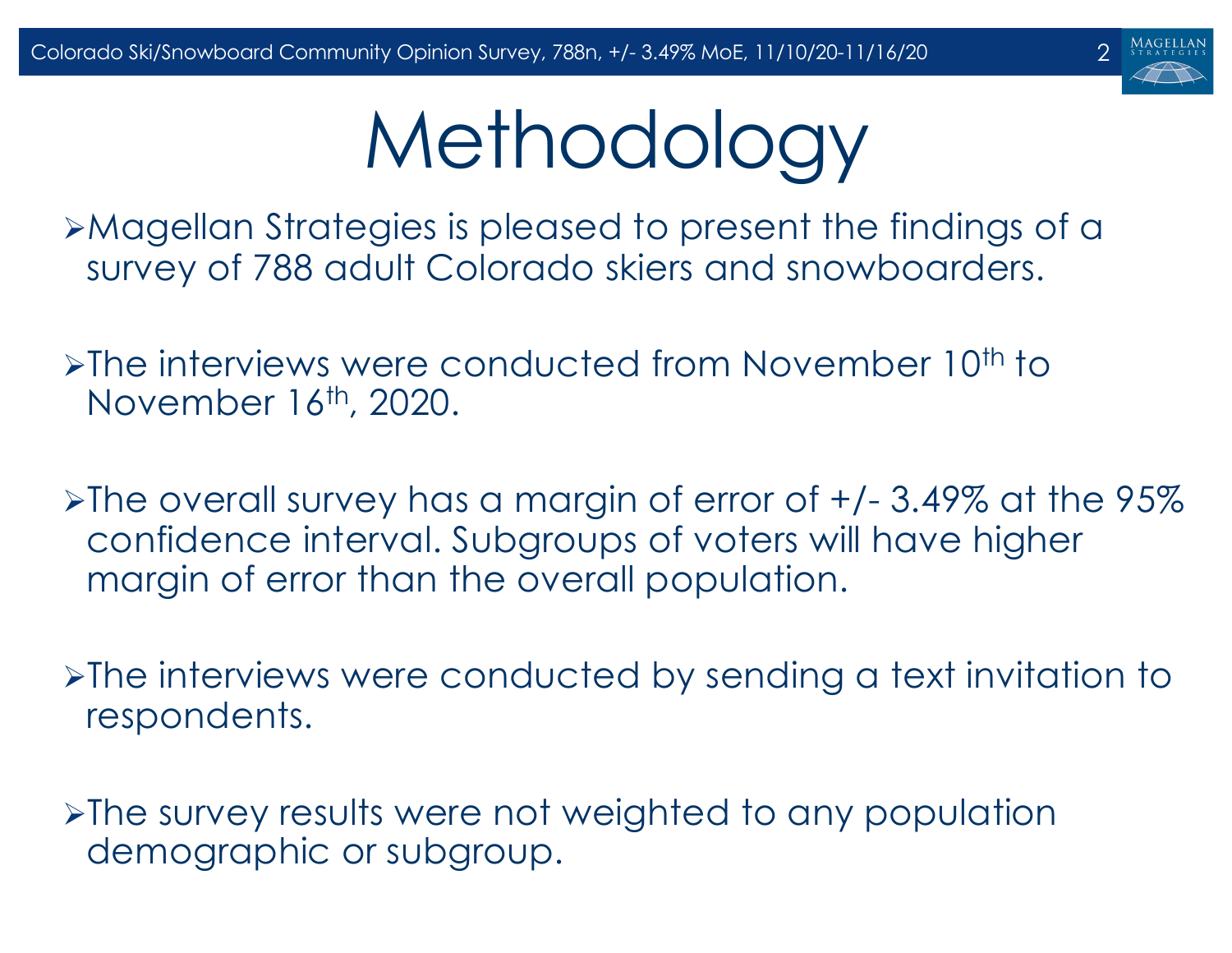





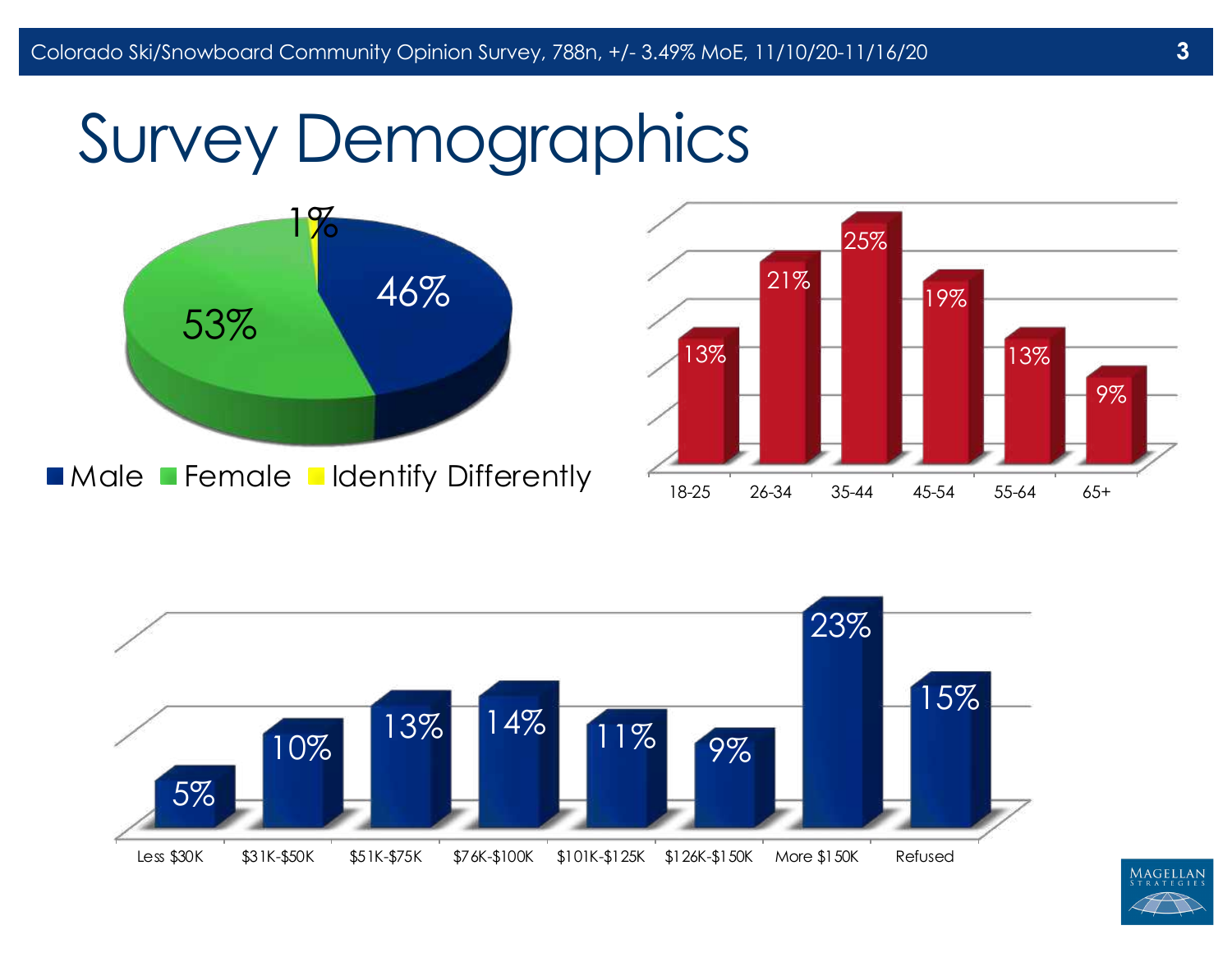#### Area You Live In?

#### Children Under 18 in Household?



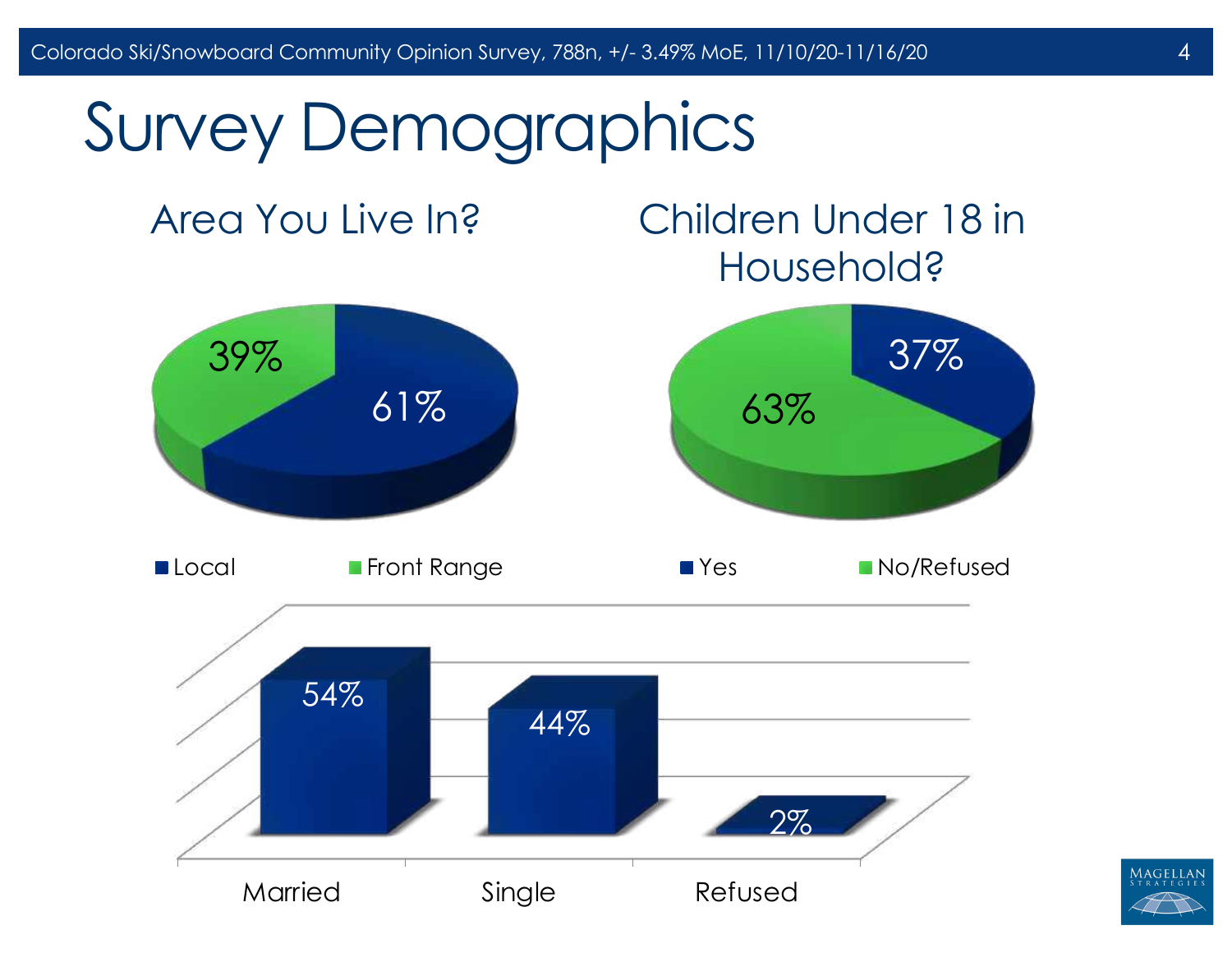*Do you mostly ski or snowboard at a ski resort or do you mostly ski or snowboard in backcountry areas?*



#### **Ski Resort Backcountry Both Equally/Refused**

| Only Ski Resort           | 44%   |
|---------------------------|-------|
| Mostly Ski Resort         | 40%   |
| <b>Only Backcountry</b>   | $1\%$ |
| <b>Mostly Backcountry</b> | 3%    |

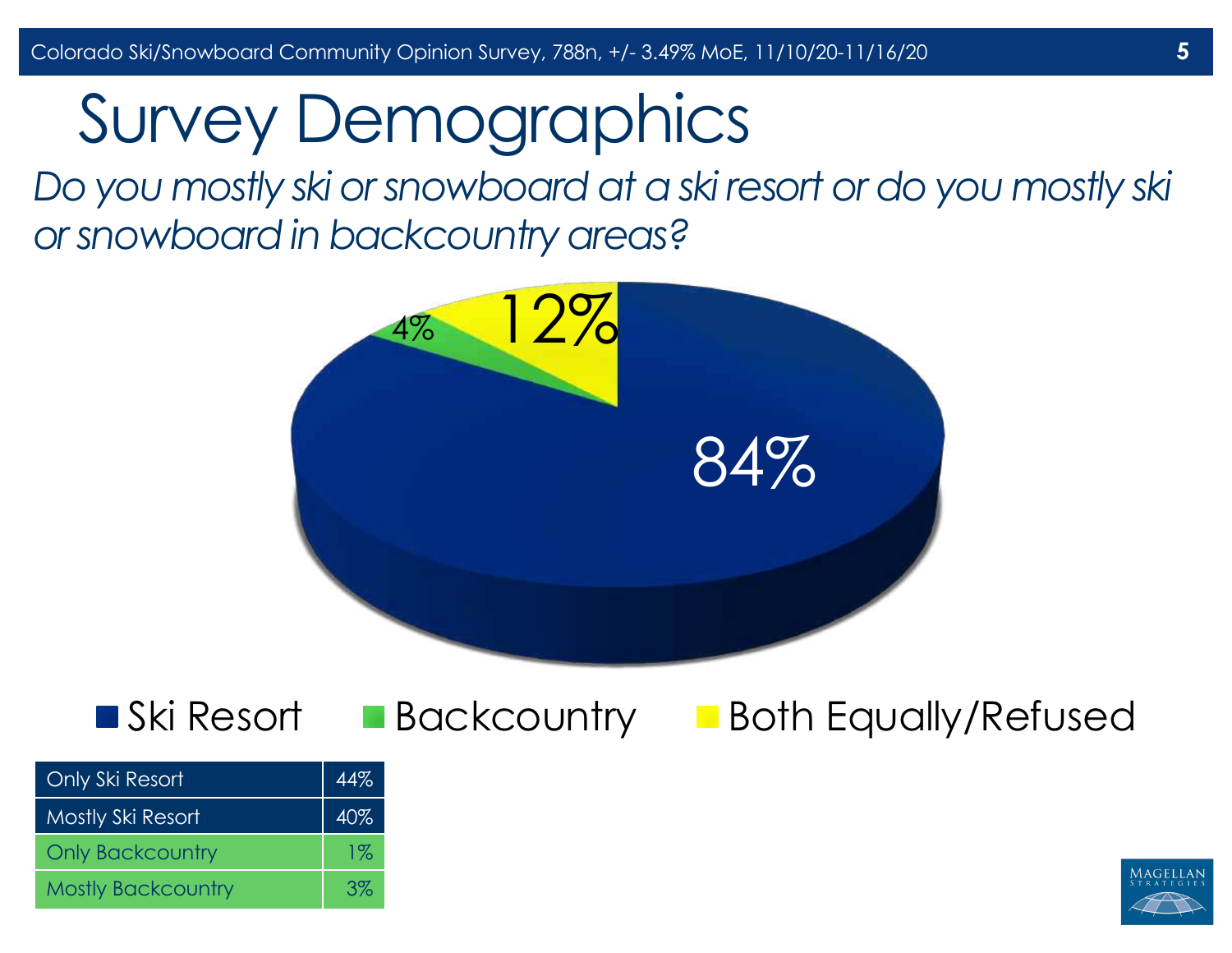*How many days in a typical season do you ski or snowboard assuming good conditions with plenty of snow?*

More than 100 Days 31 to 35 Days 36 to 40 Days 41 to 50 Days 76 to 100 Days 26 to 30 Days 51 to 75 Days 1 to 4 Days 21 to 25 Days 16 to 20 Days 11 to 15 Days 5 to 10 Days





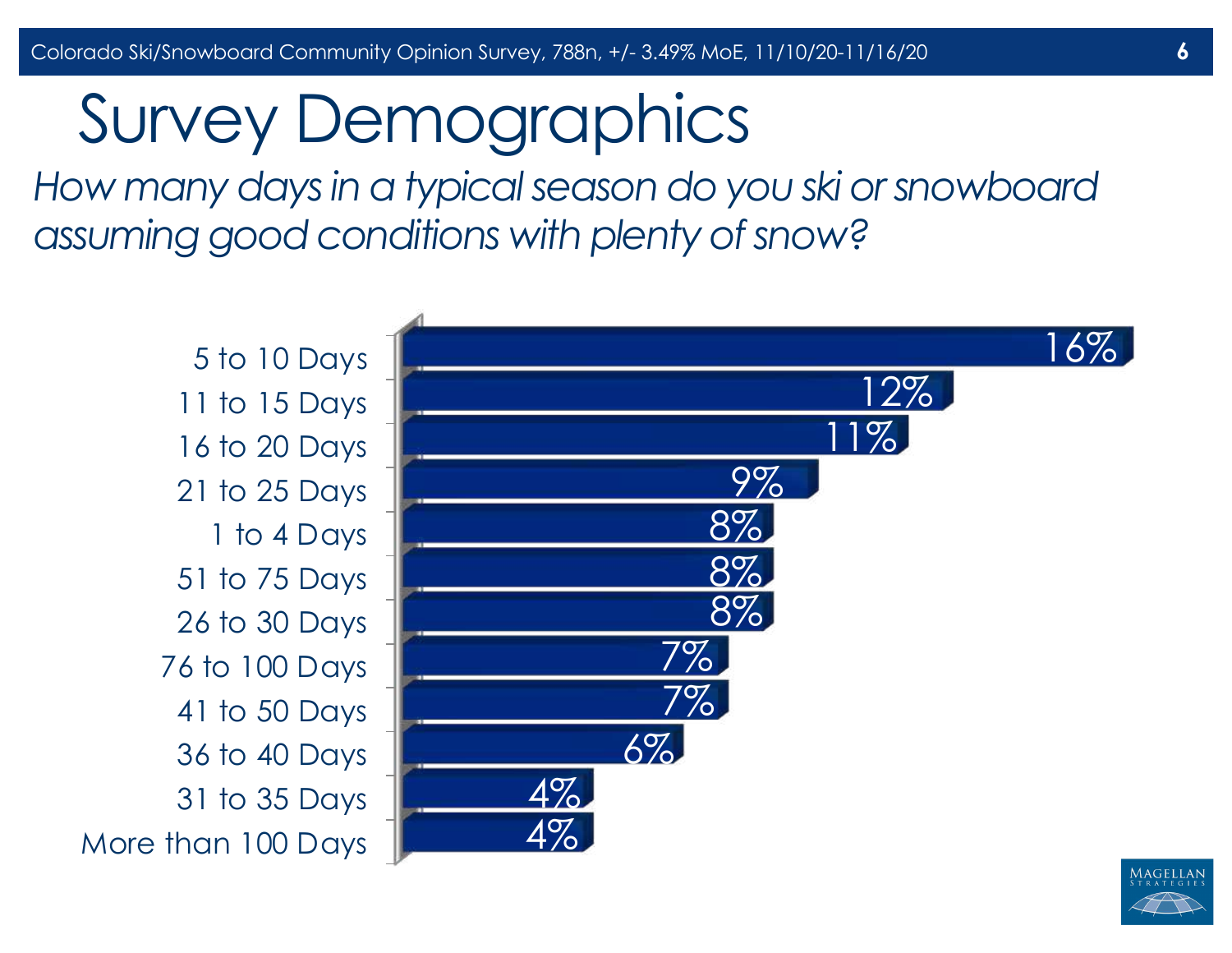Which of the following best describes your travel and lodging *arrangements for a typical ski day in Colorado?*



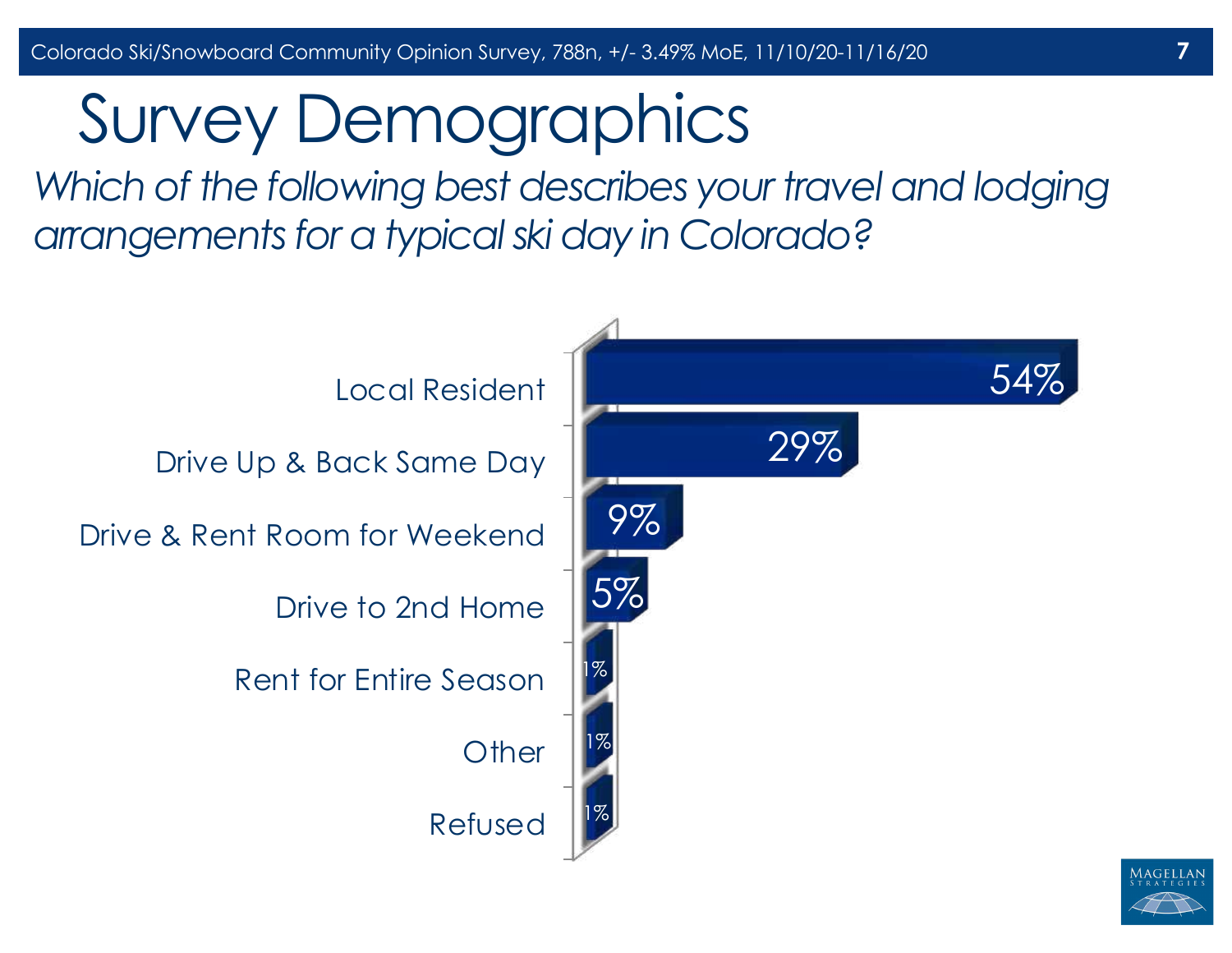Colorado Ski/Snowboard Community Opinion Survey, 788n, +/- 3.49% MoE, 11/10/20-11/16/20

8



# *Did you purchase a ski pass for the*  Survey Demographics

*upcoming season?*



*Which of the following options best describes the ski pass you purchased this season? (Asked only to 465 respondents who purchased a ski pass. Margin of error is +/- 4.5%)*



**EPIC PASS RESORT SEASON PASS IKON PASS BOTH FPIC AND IKON PASS** ■ OTHER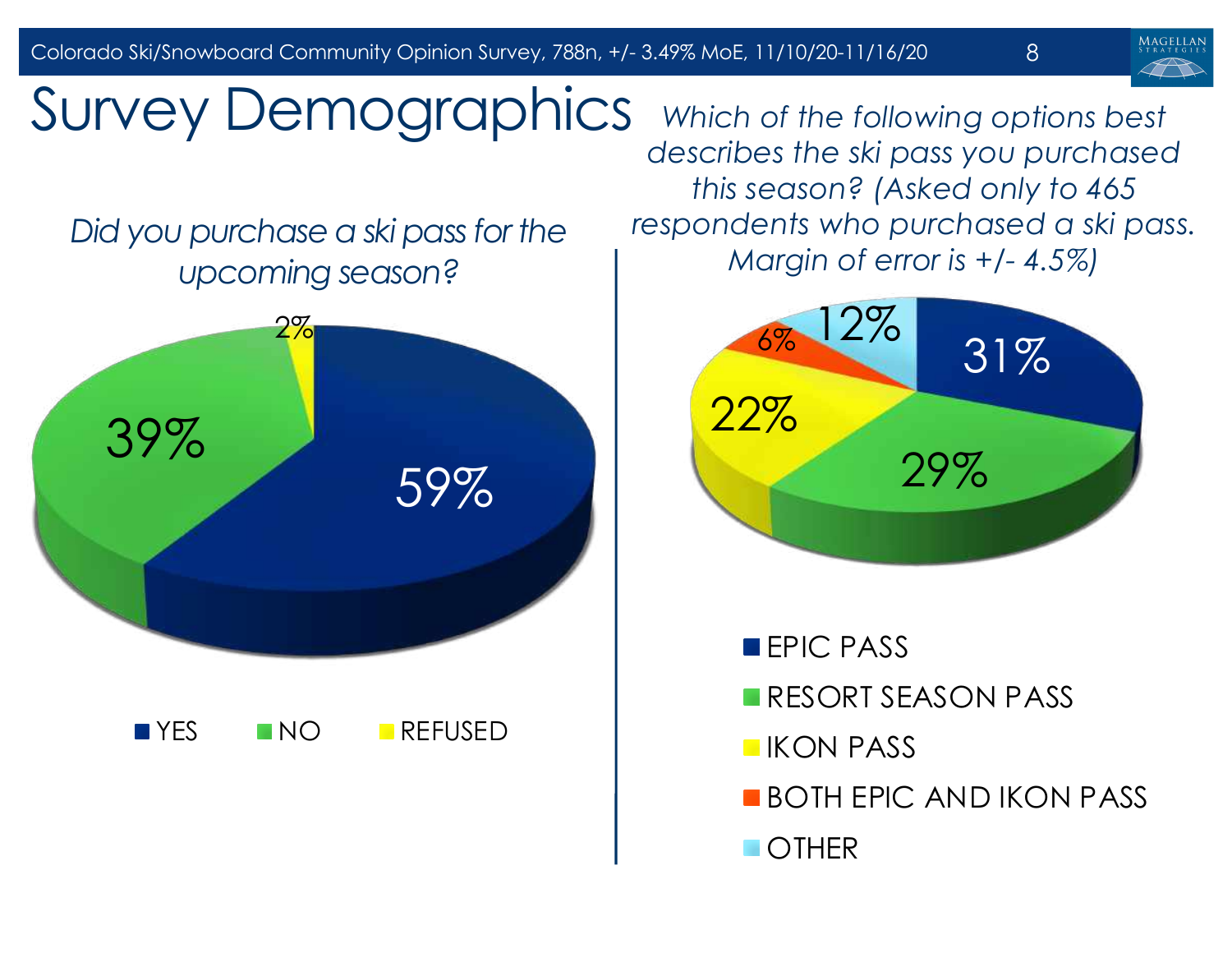MAGELL

9

## Survey Demographics

*For which of the following ski resorts did you buy a season pass? (Partial list of responses shown. Question was only asked to 137 respondents who purchased a season pass at a resort. Margin of error is +/- 8.3%)*

Loveland Keystone Copper Mountain Sunlight Aspen Snowmass Arapahoe Basin Winter Park Monarch **Telluride** Purgatory Resort Aspen Mountain

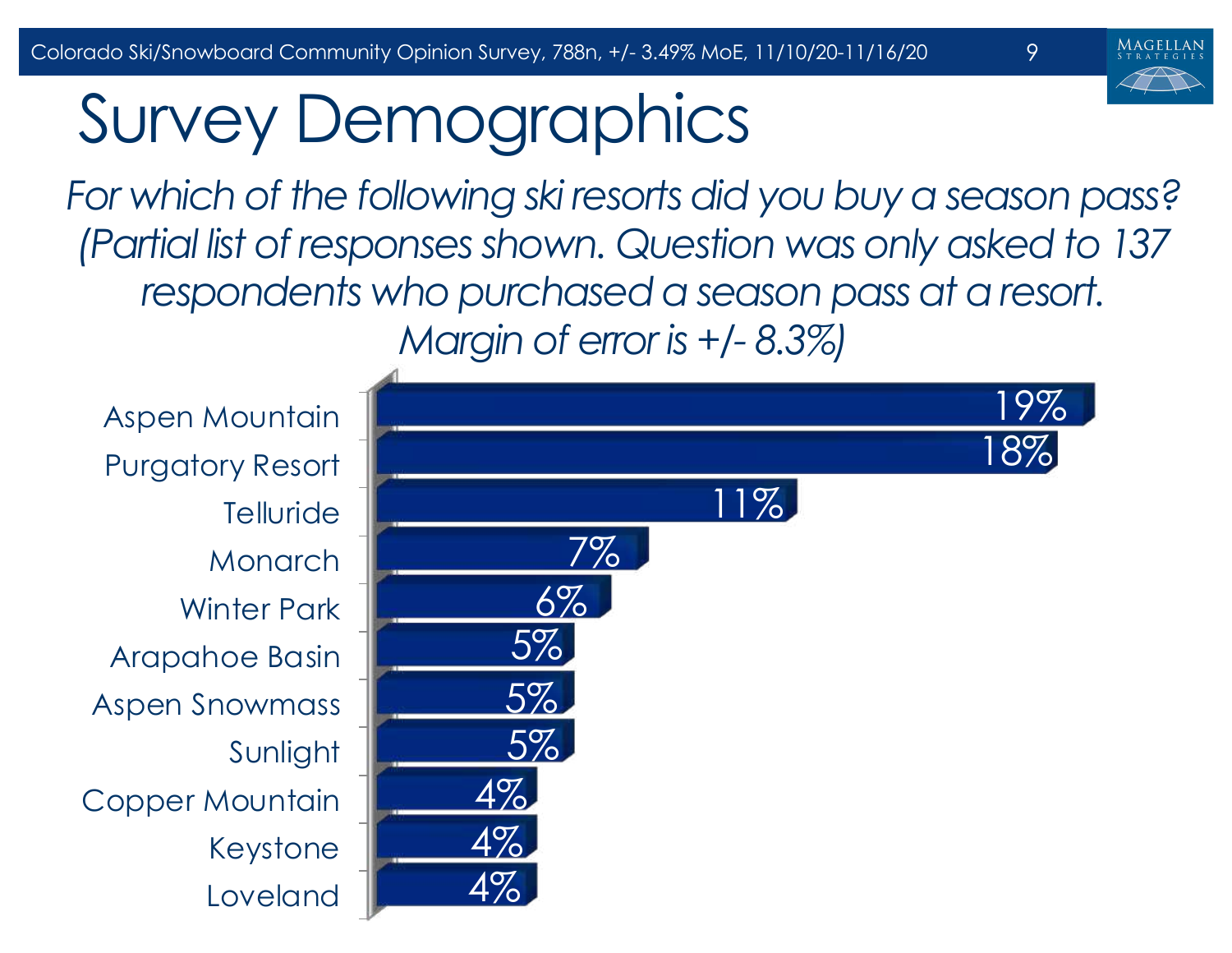65%

#### Are you primarily a skier, a snowboarder or both? 1%

**TOTAL SKI** TOTAL SNOWBOARD **BOTH EQUALLY** REFUSED

| Only Ski                | 54% |
|-------------------------|-----|
| <b>Mostly Ski</b>       | 11% |
| <b>Only Snowboard</b>   | 18% |
| <b>Mostly Snowboard</b> | 8%  |

26%

8%

The age group with the highest percentage of snowboarders is 26-44 (38%), and they are more likely to be male than female.

10

By comparison, less than 10% of respondents over the age of 55 are snowboarders. The vast majority are only skiers.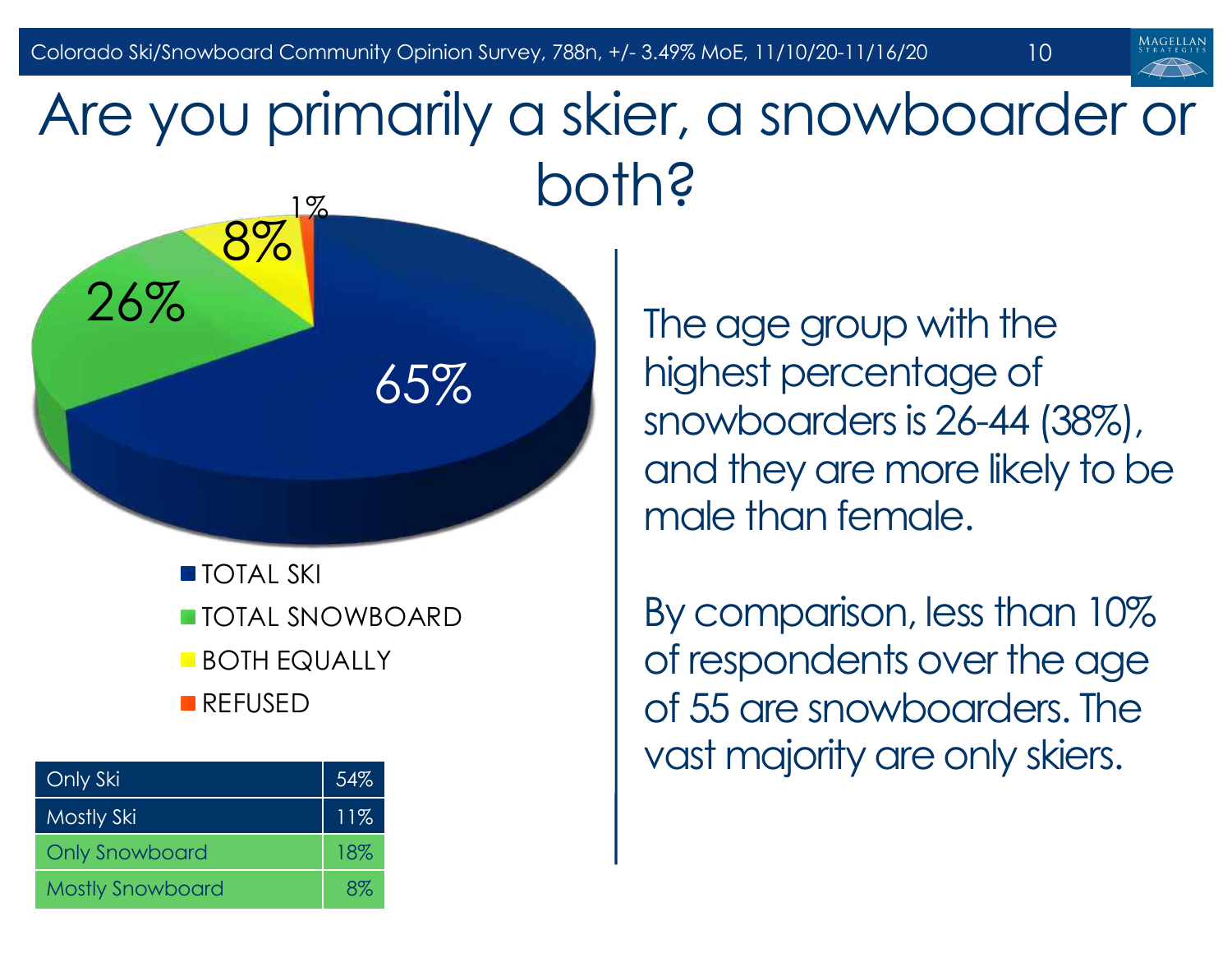## IMPACT OF COVID-19 ON DECISIONS TO SKI OR SNOWBOARD THIS SEASON

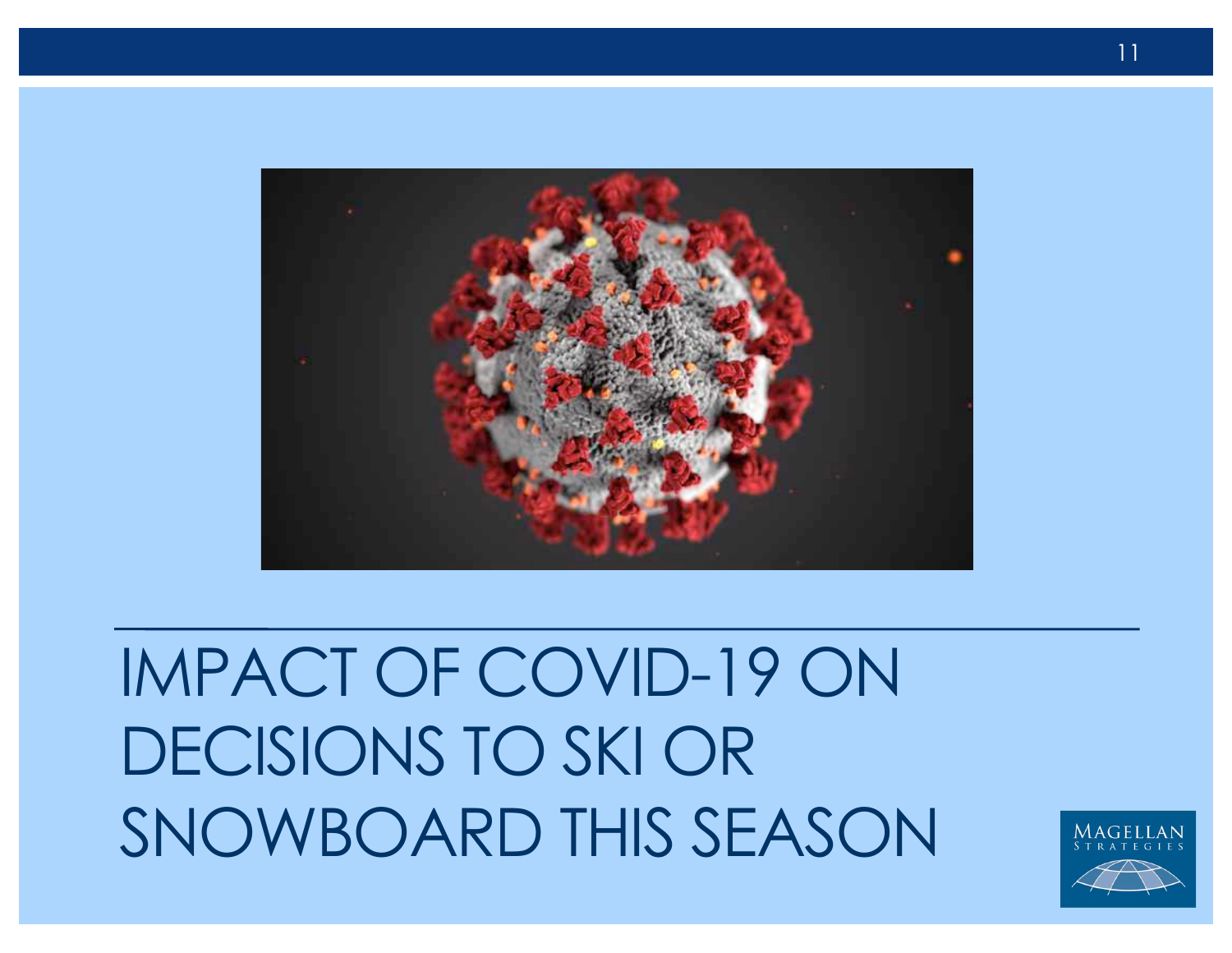*Are you or your family considering not skiing or snowboarding at all this season because of the coronavirus?*



12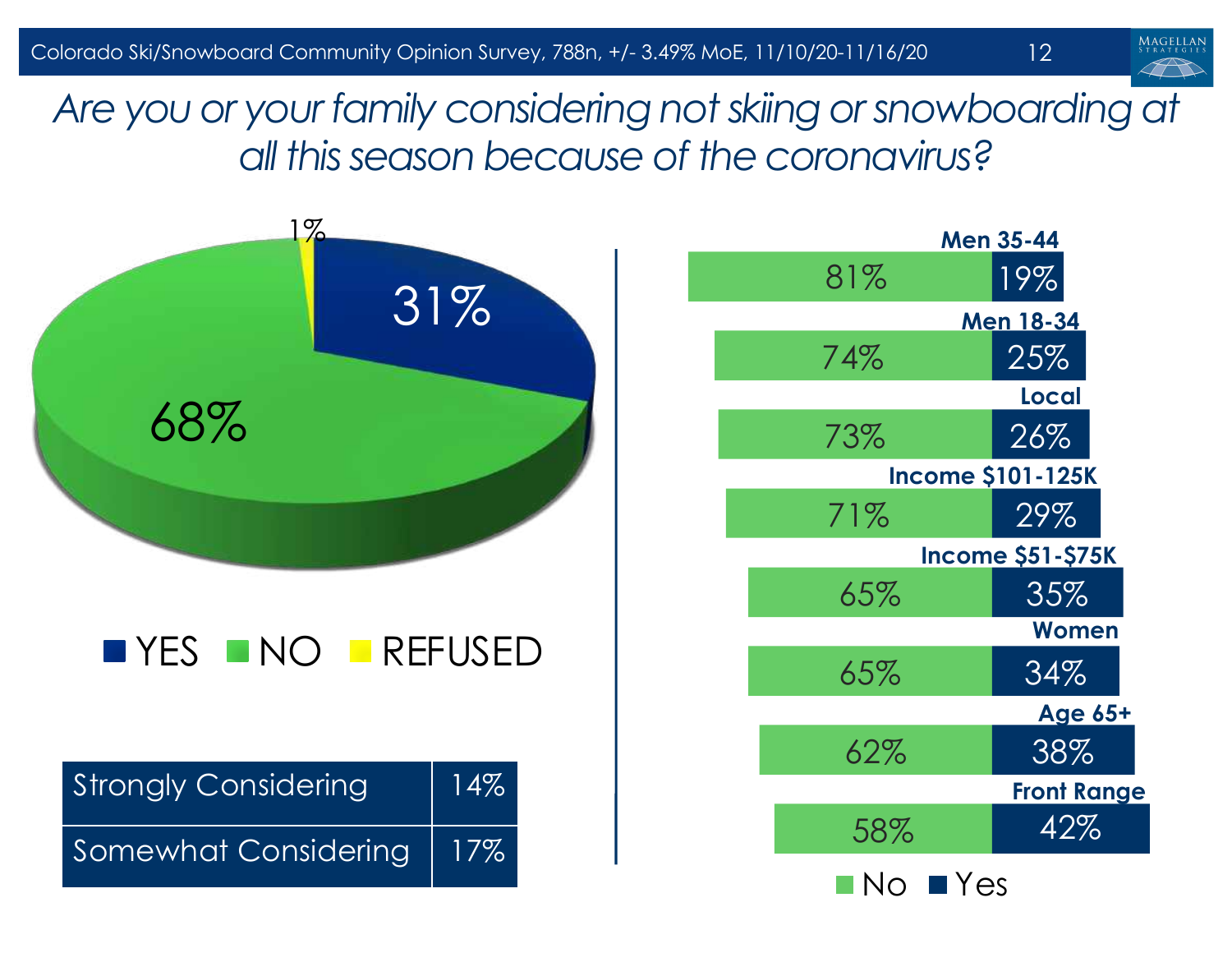

#### **Reasons for Not Skiing or Snowboarding this Season**

"*Being as specific as possible, please describe the reasons why you are considering not skiing or snowboarding this season.*"

Season seems risk Lines people don t mountain crowded resorts don t want going limited Covid money Skiyear Will Coronavirus *days* concerned reservations able pass make reservations also todge make virus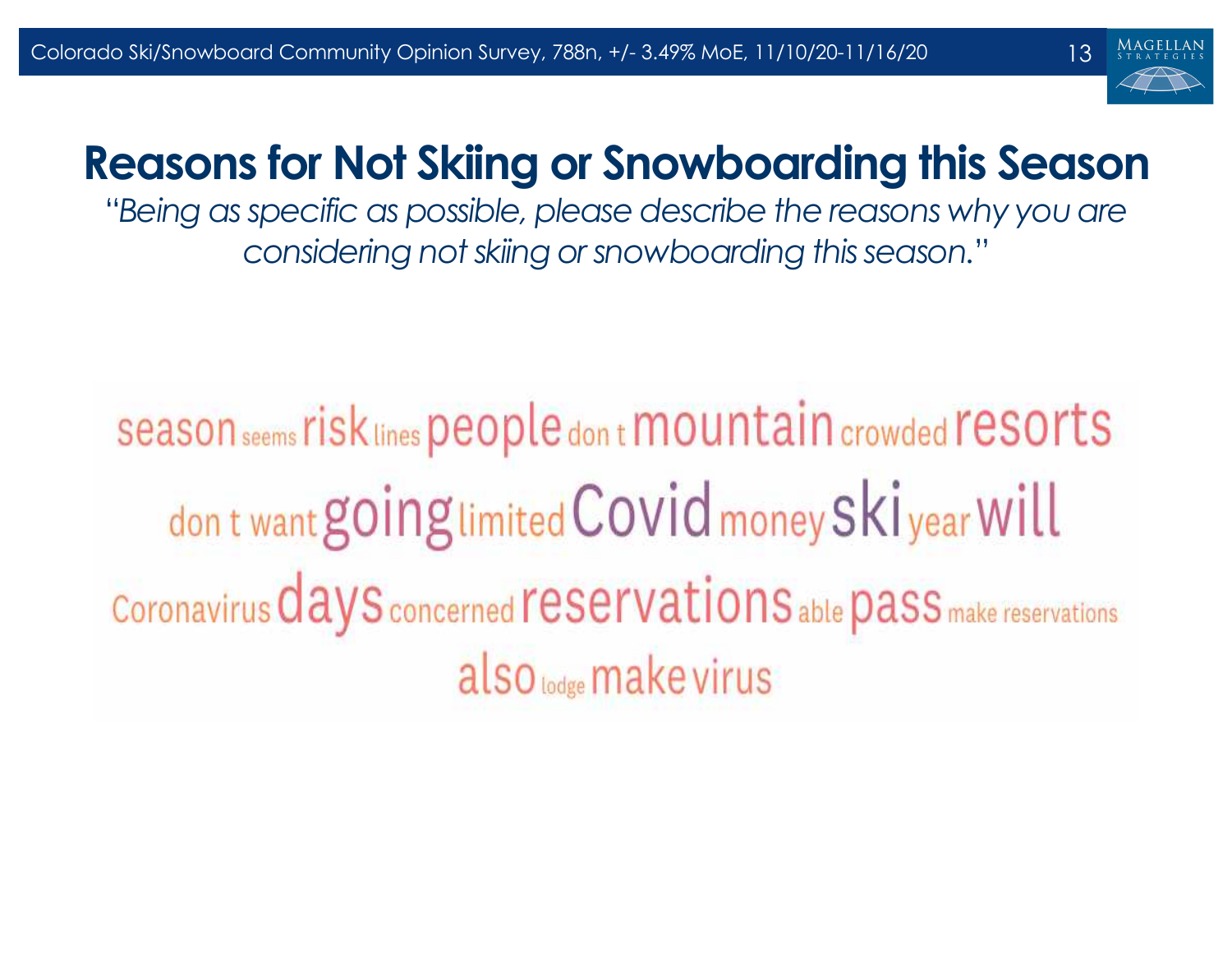

#### **Reasons for Not Skiing or Snowboarding this Season**

"*Being as specific as possible, please describe the reasons why you are considering not skiing or snowboarding this season.*"

*"Because of the limitations on having to make a reservation. I can't predict when I'll be able to ski and I've heard there are no reservations to be had. It's not OK to make people do that."*  **-Female, 45-54, Jefferson County**

#### **Major Themes**

Risk from Others Not Following Guidelines

Frustration with Reservation Systems

Money is Tight / Not Worth the Money

*"Not sure how available days are, scared of heading to the mountain and being turned away because they are at capacity."*  **-Male, 25-34, Chaffee County**

*"Lack of lodge capacity due to social distancing, skier disregard for mask-wearing and social distancing, high prices for food and lift tickets in the middle of a pandemic/economic downturn, norefund policies at major resorts."*  **-Male, 55-64, Boulder County**

*"Shuttle buses are too crowded and that is the only way to access our resort from day parking. Public restrooms are severely limited. There is no indoor place to get warm except on mountain or base restaurants. No lodge. People here are massively entitled and really don't care about affecting the people around them, so long as their day is not affected."* 

**-Female, 35-44, Garfield County**

*"The risk of potentially getting Covid is biggest reason but also the experience of the mountain I feel won't be the same. Reservations to park, the restrictions on number of people in lodge/restaurants. It just doesn't seem worth the cost for a less than experience."* 

**-Female, 35-44, Arapahoe County**

*"I think the ski resorts will need to shut down again at some point. It's a lot of money to get my whole family get read to ski each season, and I don't think it's worth it because things will just shut down. Also, I don't want to have to deal with reservations."*  **-Female, 35-44, Douglas** 

**County**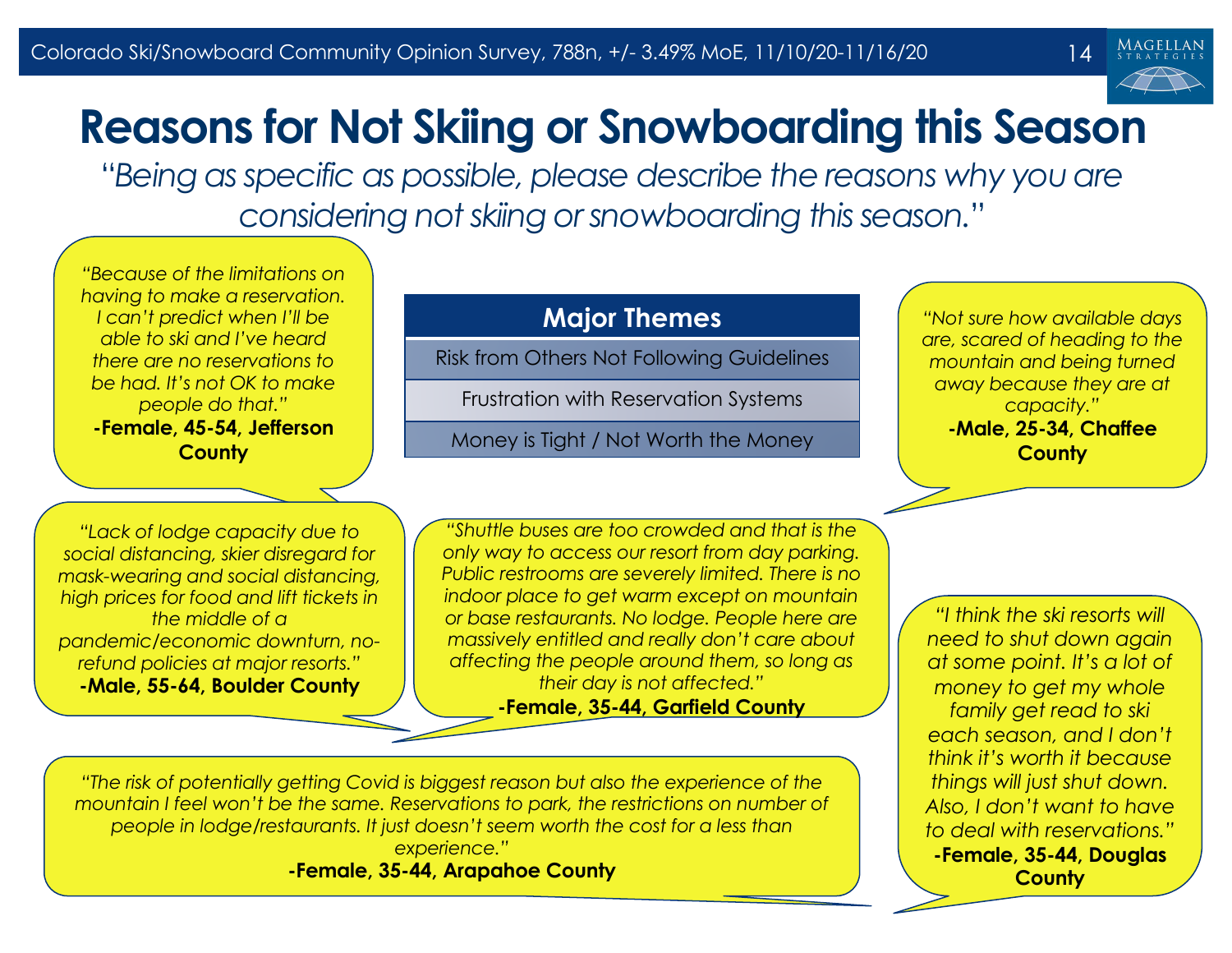

## AWARENESS OF NEW RULES AND SAFETY PROCEDURES AT SKI RESORTS

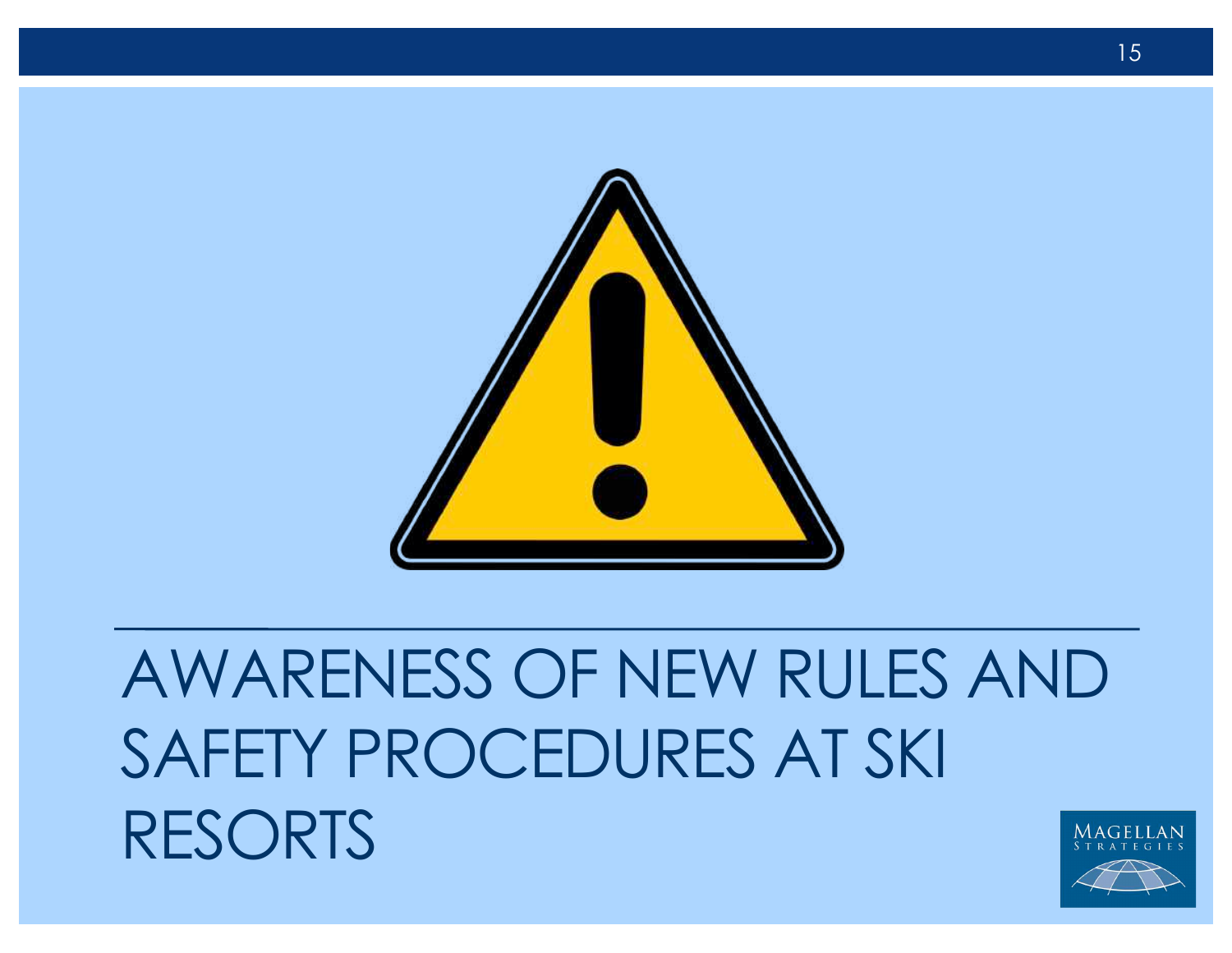

16

## **New Rules and Safety Procedures**

*"As you may know, Colorado's ski resorts are working closely with state, local and federal health professionals to develop rules and procedures to protect the health and safety of skiers, snowboarders, and employees from the coronavirus…"*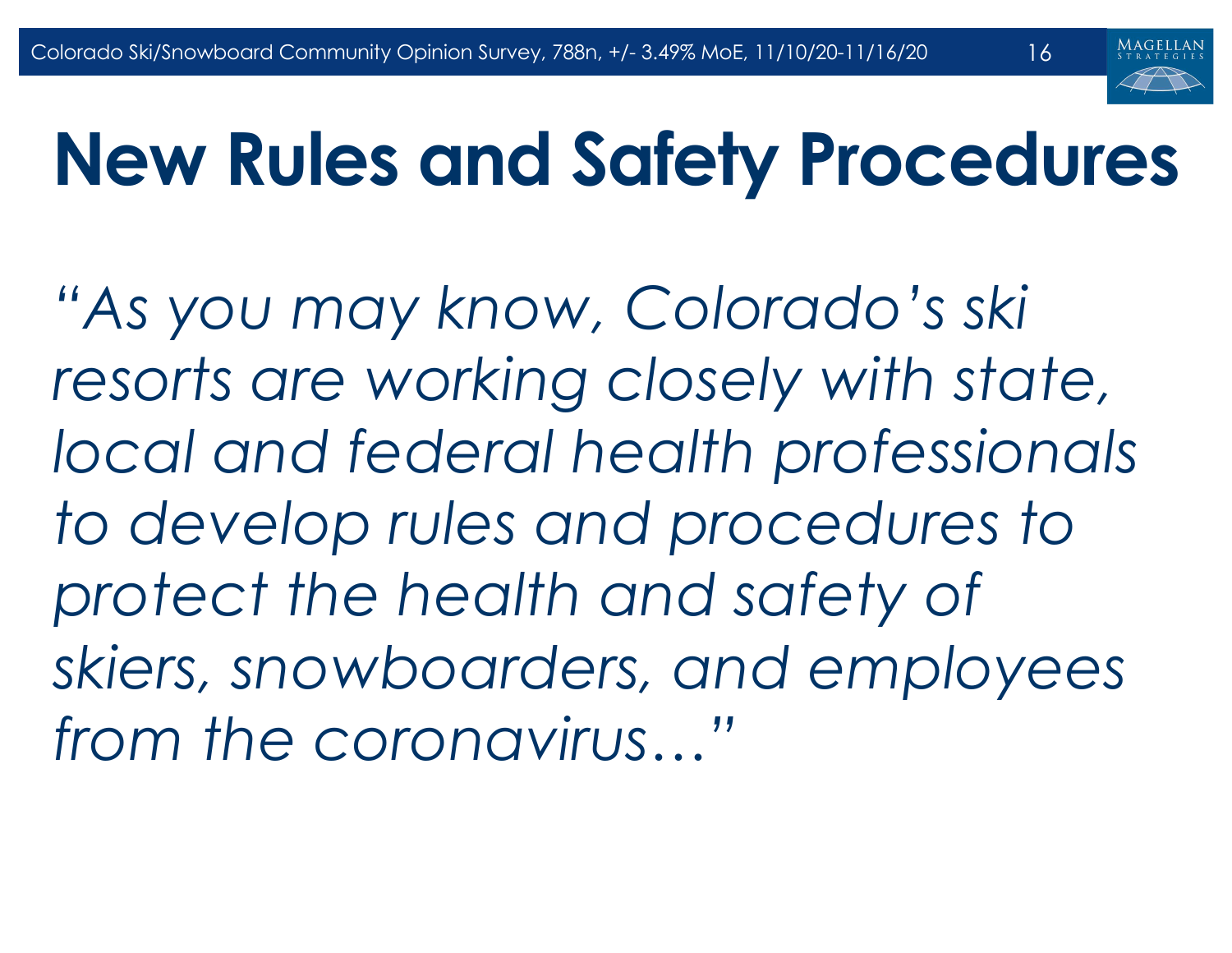*How familiar would you say you are with new rules and safety procedures at your primary ski resort or local mountain?* 

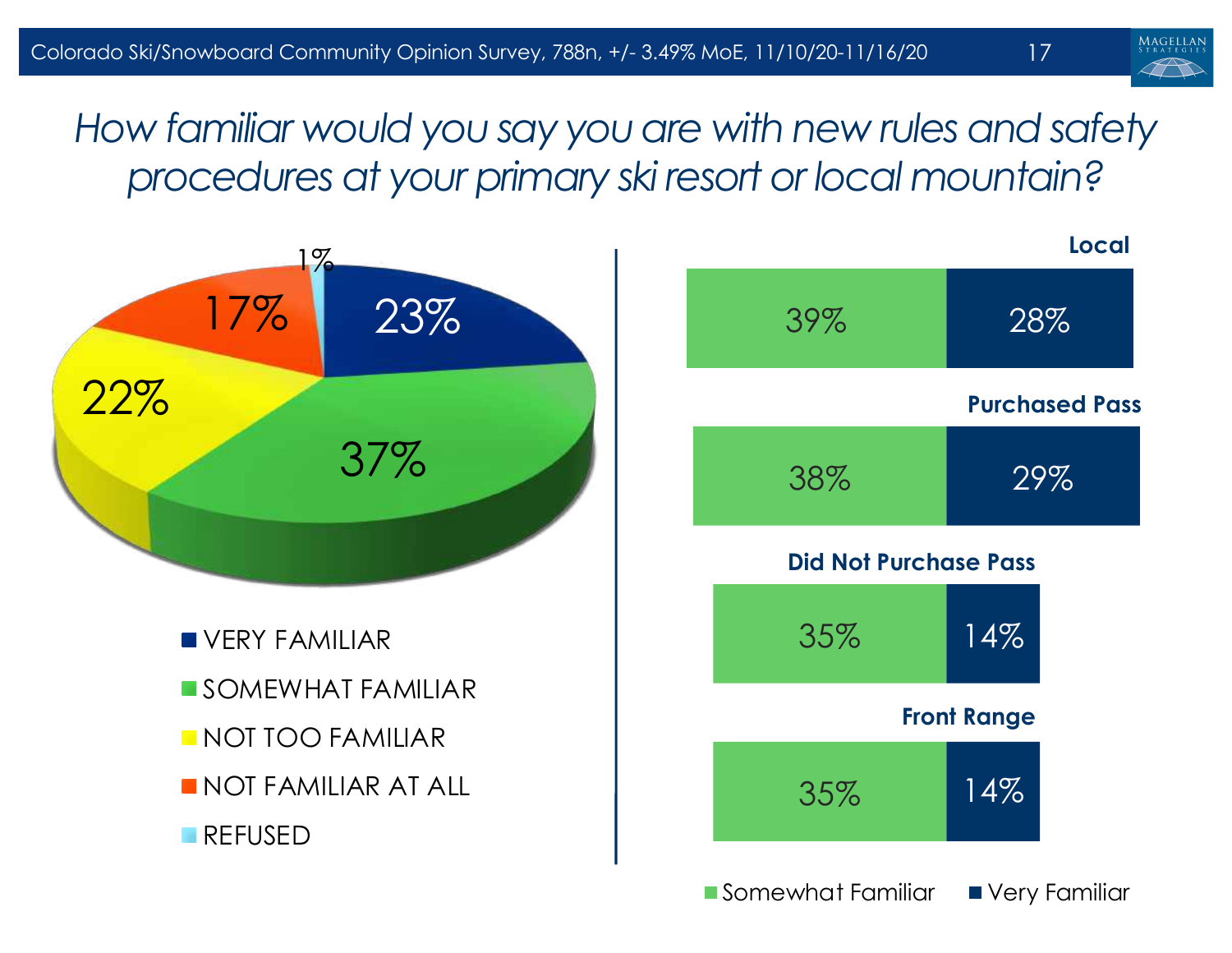*Regardless of how familiar you are with the new rules and safety procedures at your primary ski area, how confident are you that the rules and safety procedures will keep employees, you and your family safe from the coronavirus?* 





**Purchased Ski Pass**

**UVERY CONFIDENT** SOMEWHAT CONFIDENT **NOT TOO CONFIDENT** NOT CONFIDENT AT ALL REFUSED



■ Somewhat Confident ■ Very Confident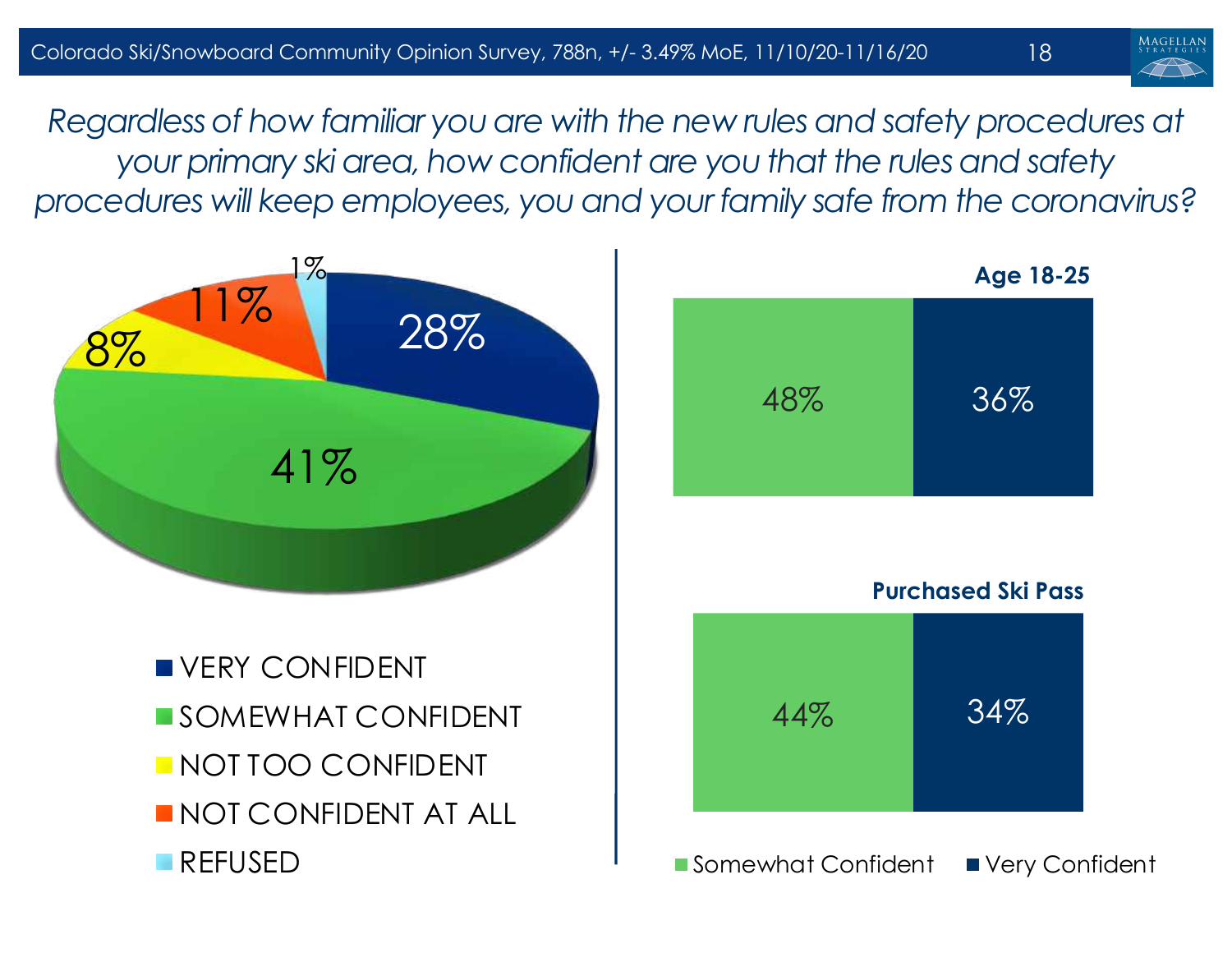*Do you trust elected officials to make the right public health decisions when it comes to keeping ski resorts open or closing them down for a period of time?*

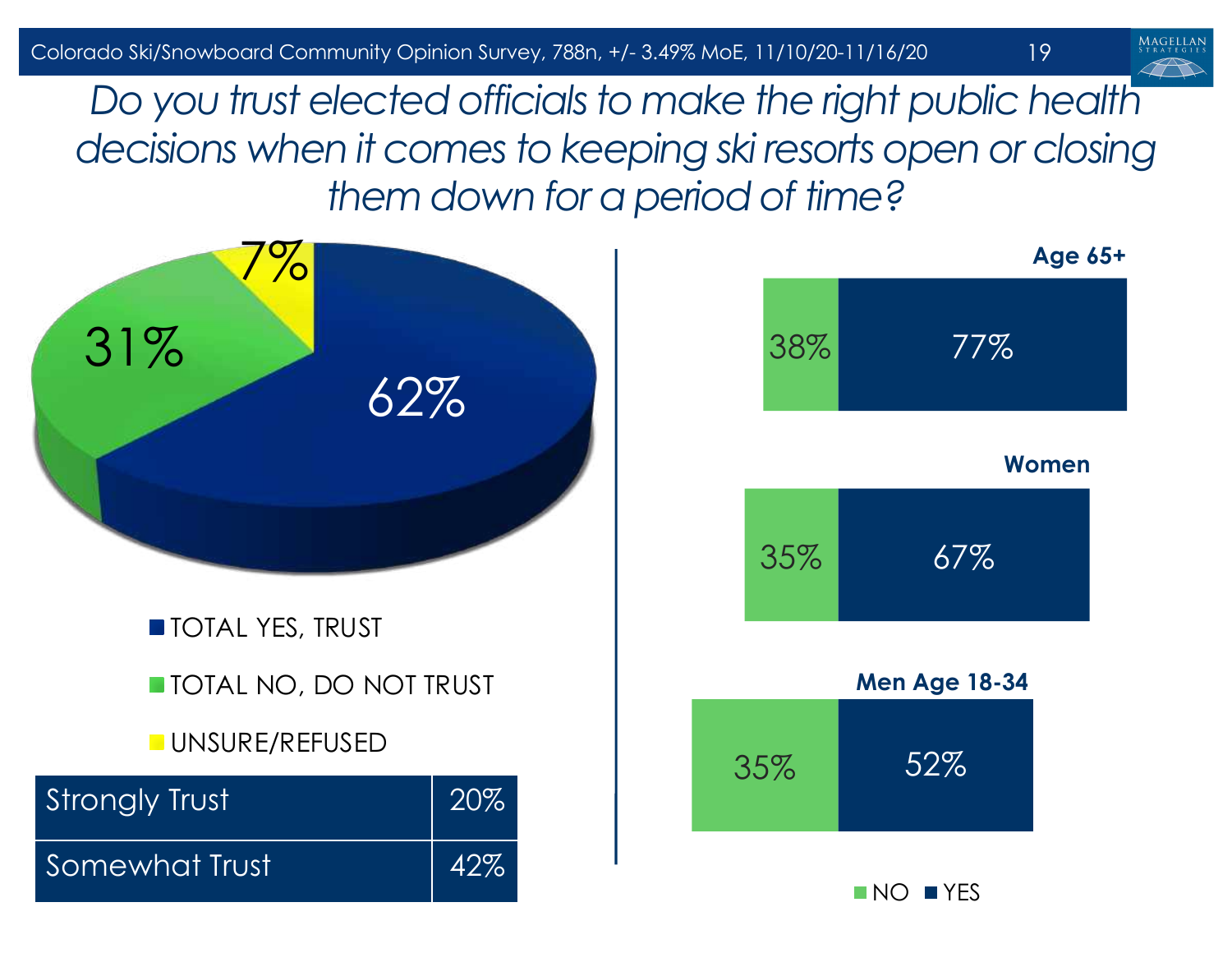

#### **Suggested Safety Procedures that Would Inspire Confidence**

"*Being as specific as possible, please describe any rules or safety procedures that would give you confidence that you and your family were safe and protected from the coronavirus.* "

feel safe share chairlift come everyone skiers group less keep way feel required Make Clean Open year inside Limiting people areas wear bathrooms Limited capacity need don t know family ski resorts one already restaurants day gondola employees lodges eating time bar Limit enforce resort face covering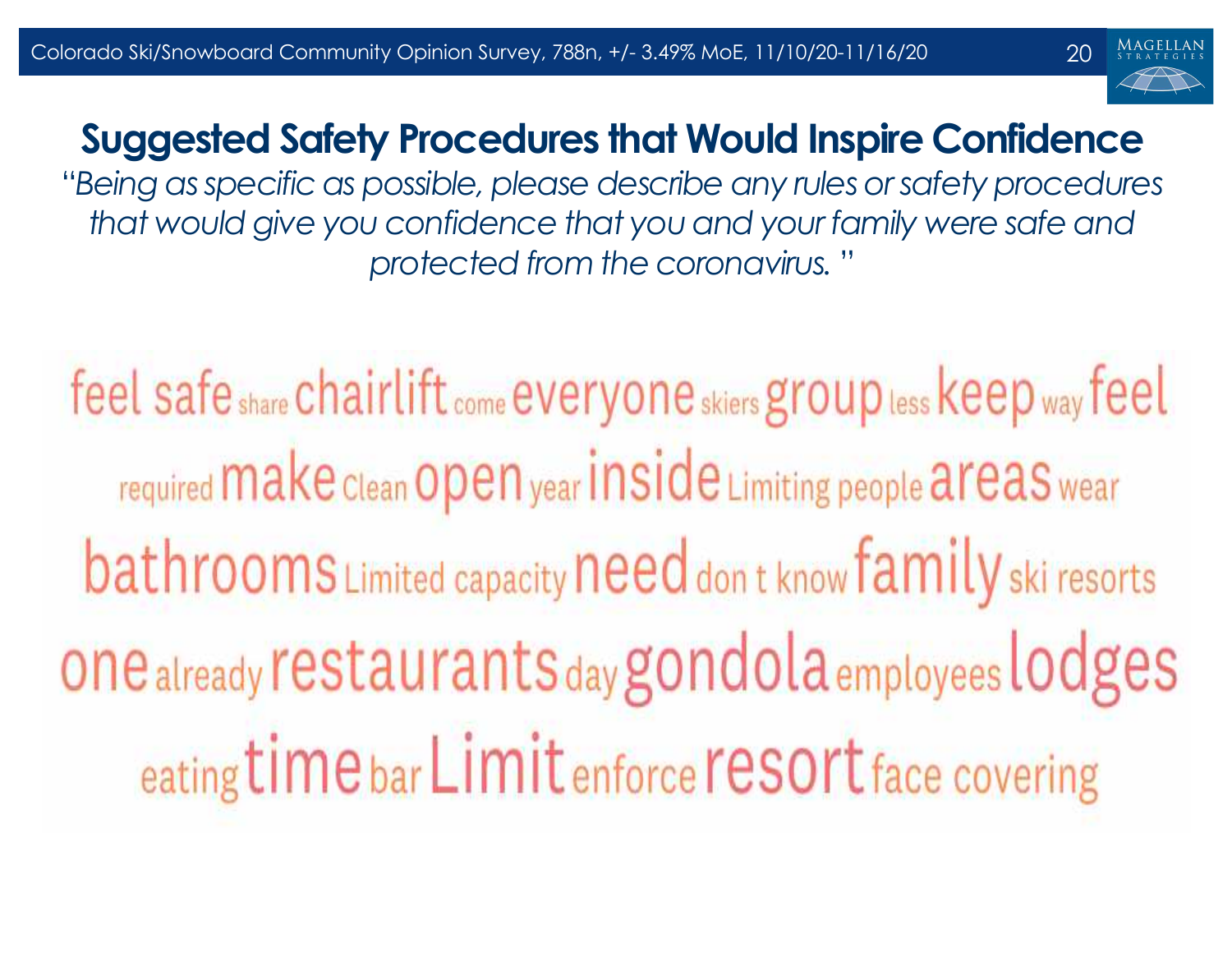

#### **Suggested Safety Procedures that Would Inspire Confidence**

"*Being as specific as possible, please describe any rules or safety procedures that would give you confidence that you and your family were safe and protected from the coronavirus.* "

*"Mandatory face masks on lift lines. Cleaning of gondolas and chairs regularly. Reminding people to social distance even when outdoors and skiing."*  **-Female, 55-64, Pitkin County**

*"Riding the chairlift with your friends and family only and not strangers would feel safer. I think the tourists will be flying on planes and spreading the virus. Wearing a mask!"*  **-Female, 45-54, Ouray County**

#### **Major Themes**

Social Distancing

Mandatory Face Masks

Only Friends and Family Together

Strict Enforcement of the Guidelines

*"Enforce the guidelines, period....it really is difficult to remember to follow these guidelines...for us all...but we need employees to have authority to enforce....and at same time empathize with guests who need to be constantly reminded.... but enforce...this will pass if we all contribute."*  **-Male, 35-44, Grand County**

*"I think the best thing they can do is segregate groups on lifts/gondola rides. Aside from that, there's tons of room to spread out on the mountain."* **-Female, 25-34, Adams County**

*"Having a zero-tolerance policy and kicking people out who don't abide by the rules."*  **Male, 35-44, Denver**

*"Limit number of people in shuttle buses, temperature checks with pass checks. Incentives to stay away for people who booked but have the coronavirus. More picnic tables and grill throughout the mountain for social distance lunching."* **-Male, 35-44, Jefferson County**

*"Covers over chairlifts, only people from the same group on a chairlift together, much greater spacing enforced in lift lines, to-go food only on the mountain served outdoors*

> *."* **-Female, 45-54, Routt County**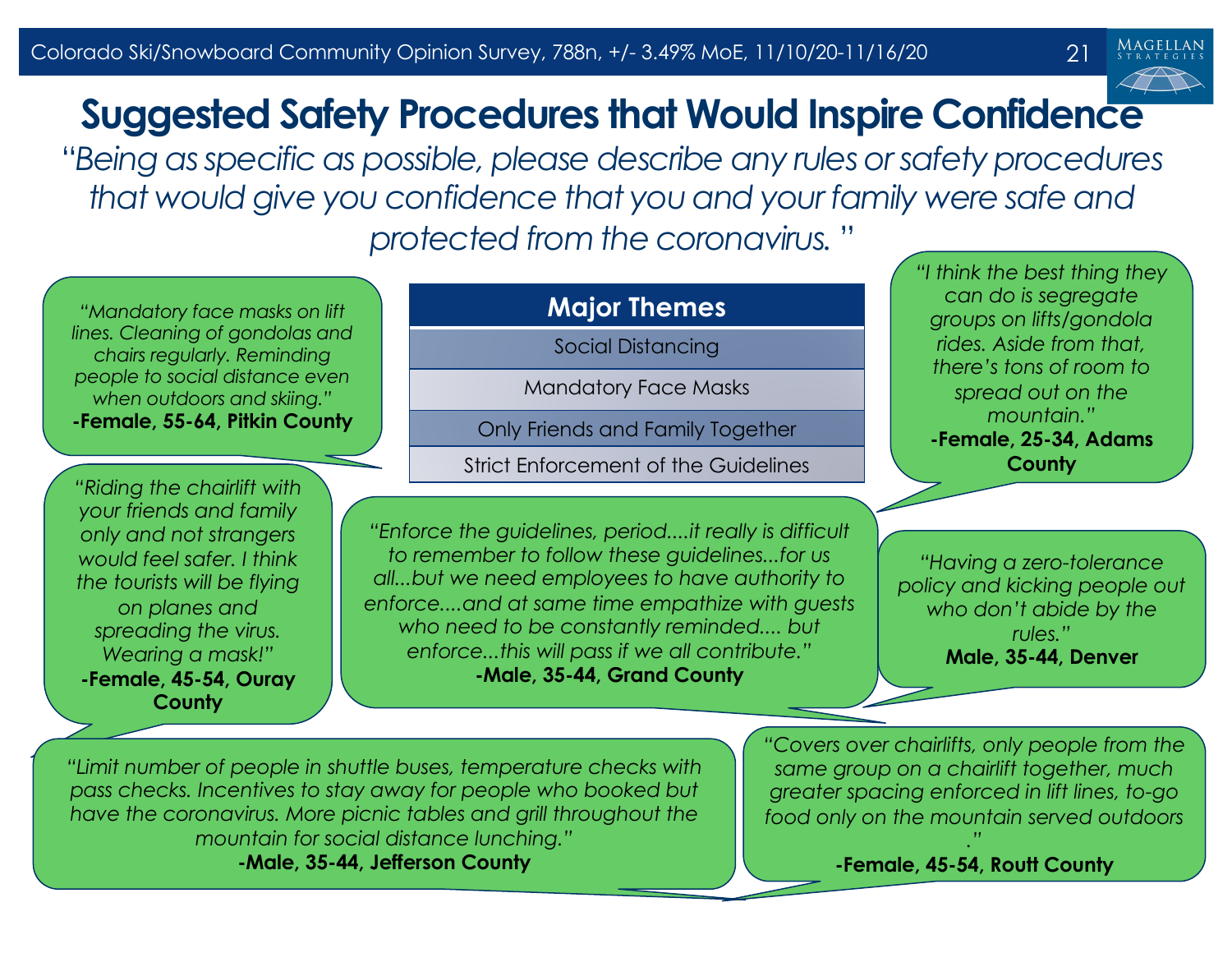22

Do you trust the ski resorts to provide a quality snow-riding *experience with the new rules and procedures in place?*



**TOTAL YES, TRUST** 

**TOTAL NO, DO NOT TRUST** 

**UNSURE/REFUSED** 

| <b>Strongly Trust</b> | 34%         |
|-----------------------|-------------|
| Somewhat Trust        | $\vert$ 42% |

Younger respondents are more likely to trust resorts to provide a quality experience, including 84% of respondents age 18-25.

There are no other significant differences across other major demographic subgroups.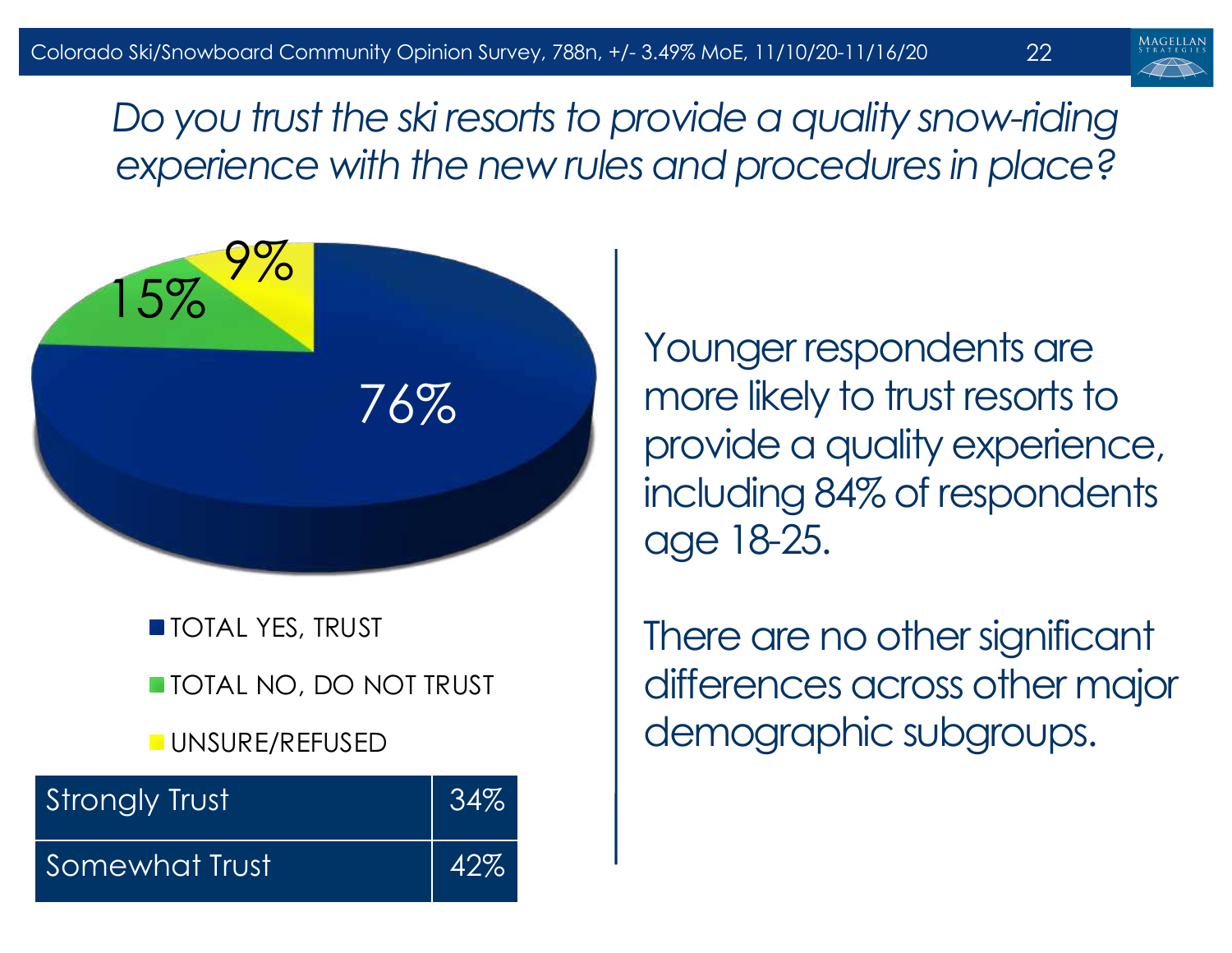## INTENTION TO FLY TO A SKI DESTINATION THIS SEASON

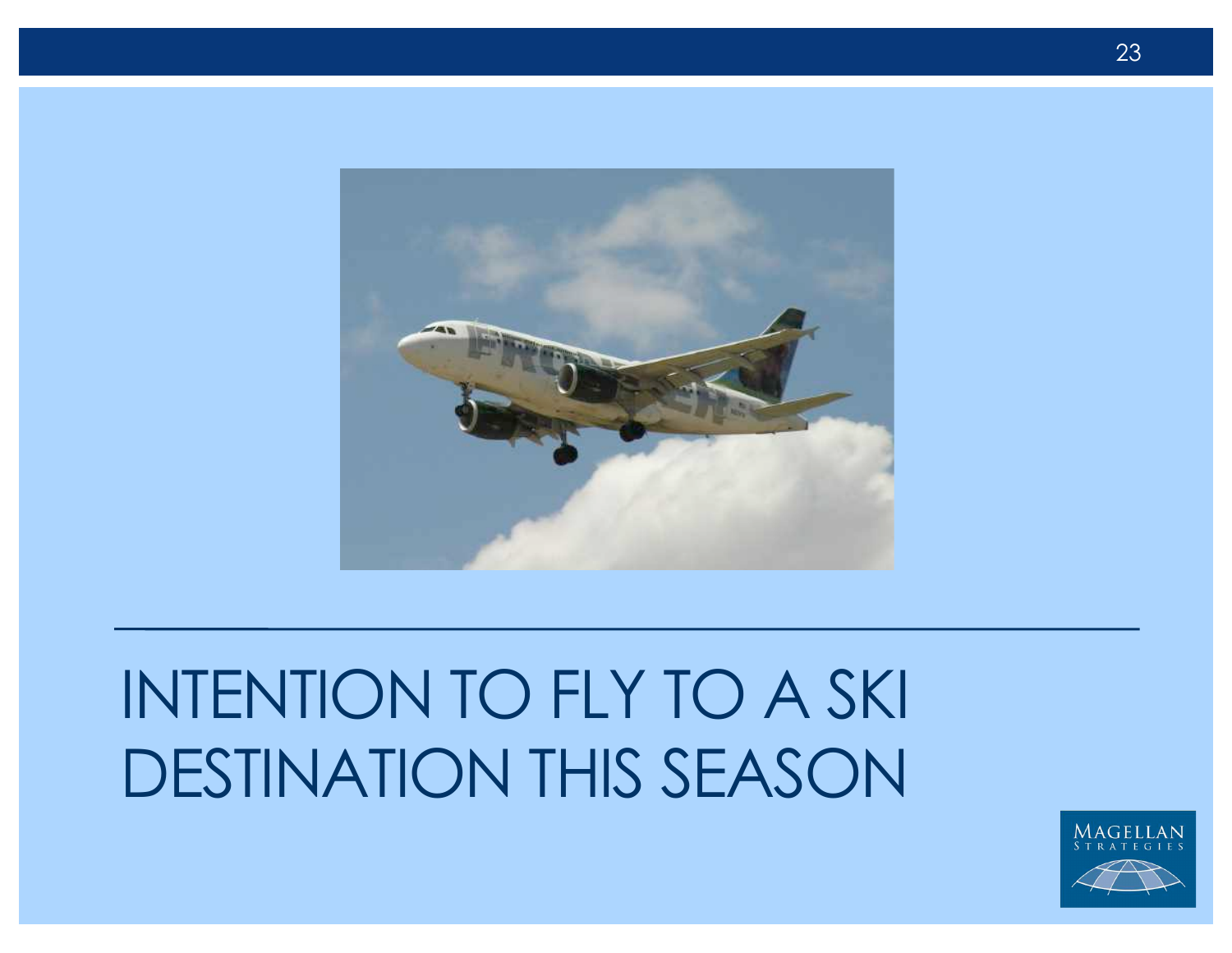#### *Do you or your family intend to fly to a ski destination this season?*



No PYes



13%

14%

**Single Men**

24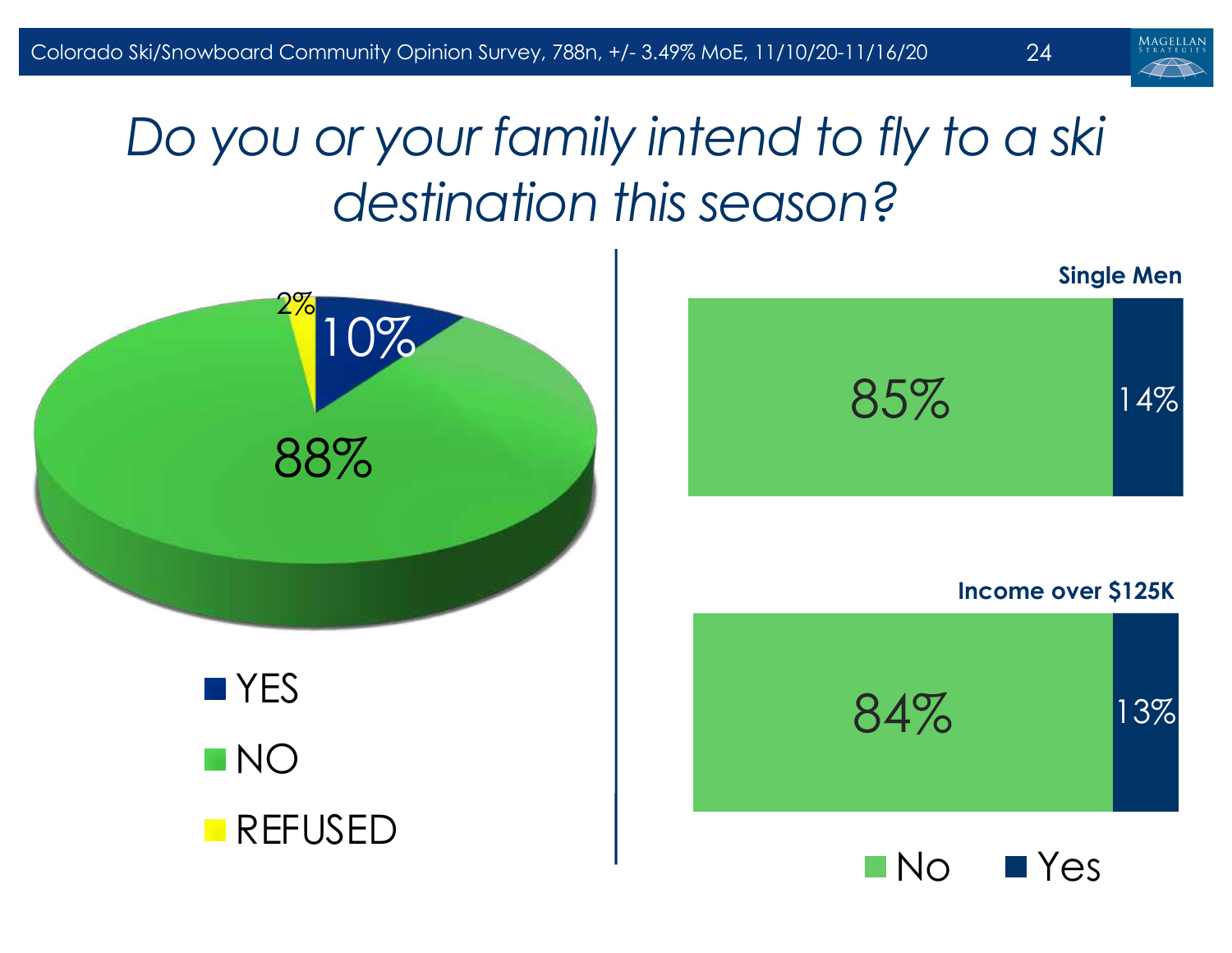25

*When choosing your ski destination, was nearby access to quality health care facilities an important factor in your decision in case you or a family member were infected with the coronavirus? (77 respondents, Margin of Error +/- 11.1%)*



TOTAL YES TOTAL NO **REFUSED** 

| Yes, Big Part      | $\sqrt{12\%}$ |
|--------------------|---------------|
| Yes, Somewhat Part | 10%           |

Access to quality health care and the resort's safety procedures were not significant factors in ski destination decisions.

Among these 77 respondents, there are no significant differences across major demographic subgroups.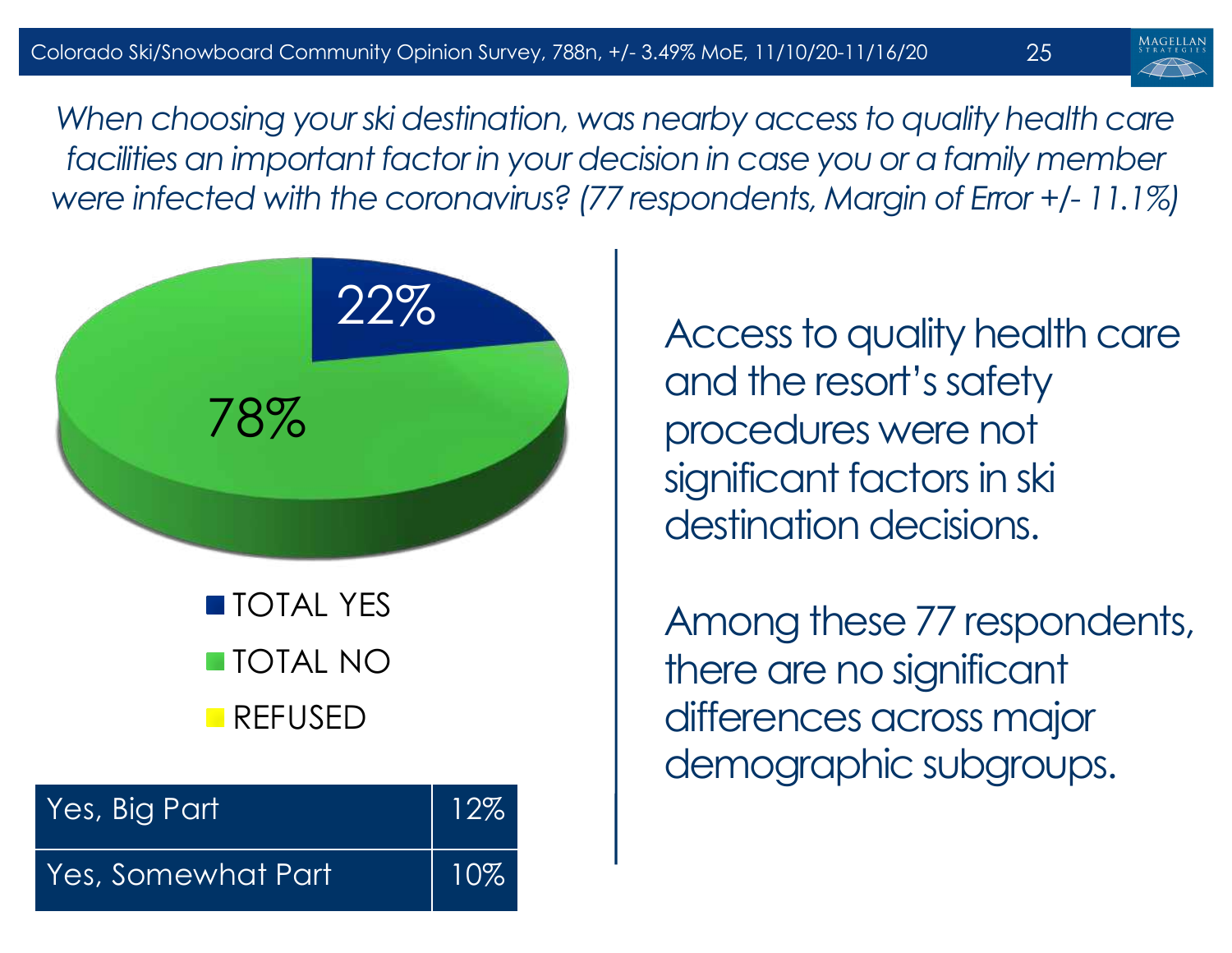*When choosing your ski destination, were the ski resort's safety*  rules and procedures to protect you from the coronavirus an *important factor in making your decision? (77 respondents, Margin* 



**TOTAL YES** TOTAL NO **REFUSED** 

| Yes, Big Part      | $\parallel$ 13% |
|--------------------|-----------------|
| Yes, Somewhat Part | $\vert$ 10%     |

Among these 77 respondents, there are no significant differences across major demographic subgroups.

26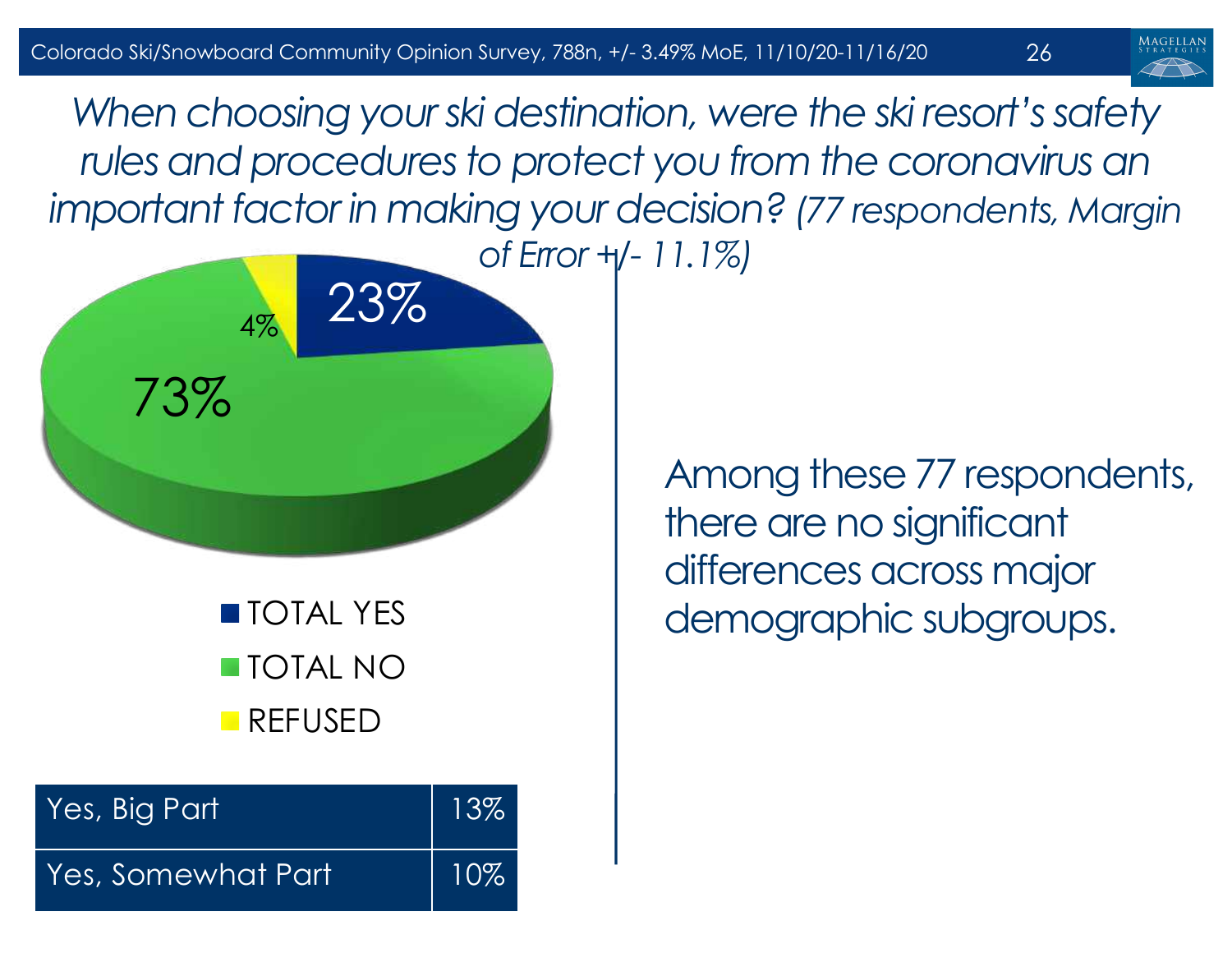

## INTEREST IN BACKCOUNTRY SKIING AND SNOWBOARDING THIS SEASON

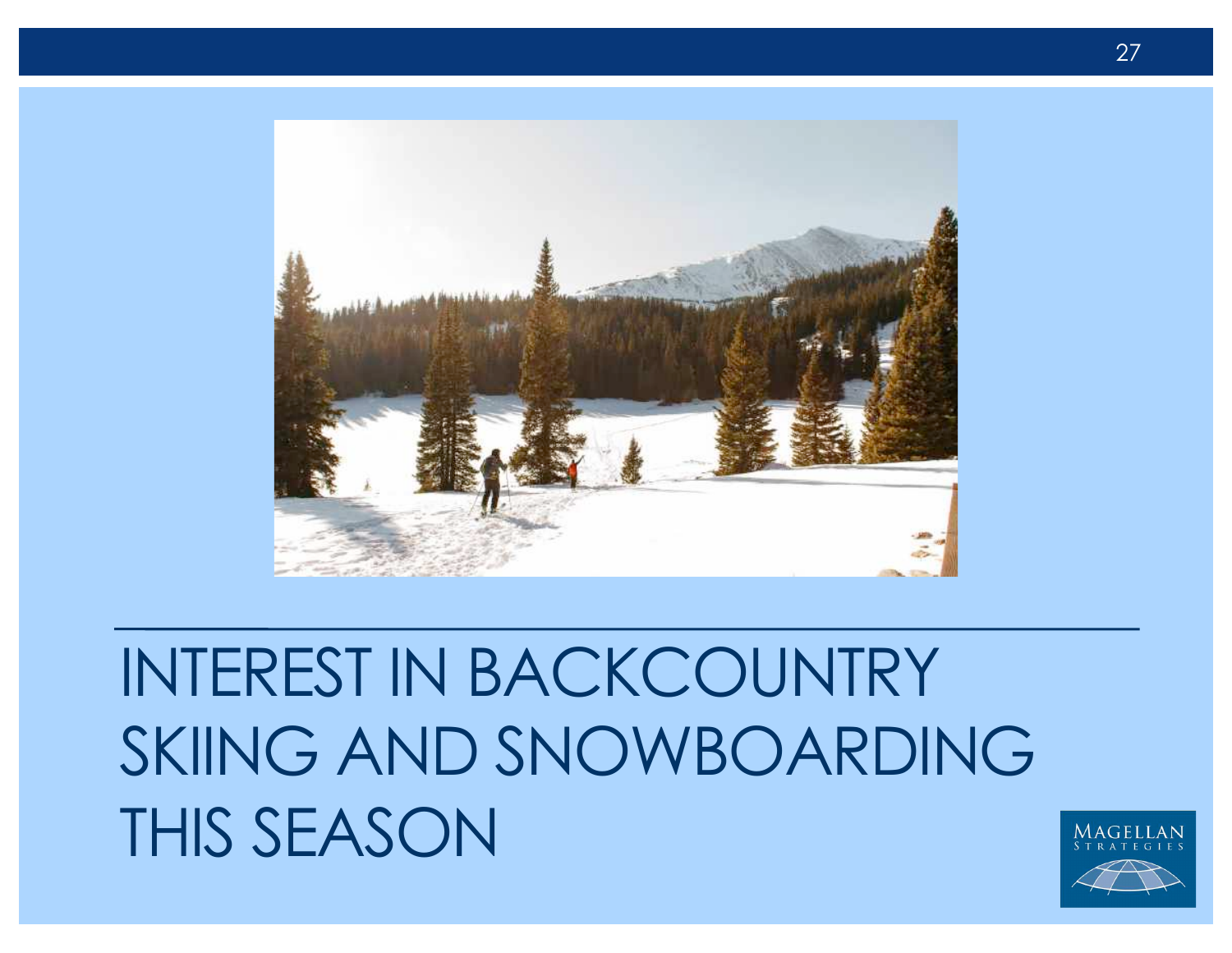

28

#### *Have you ever skied or snowboarded in a backcountry area?*

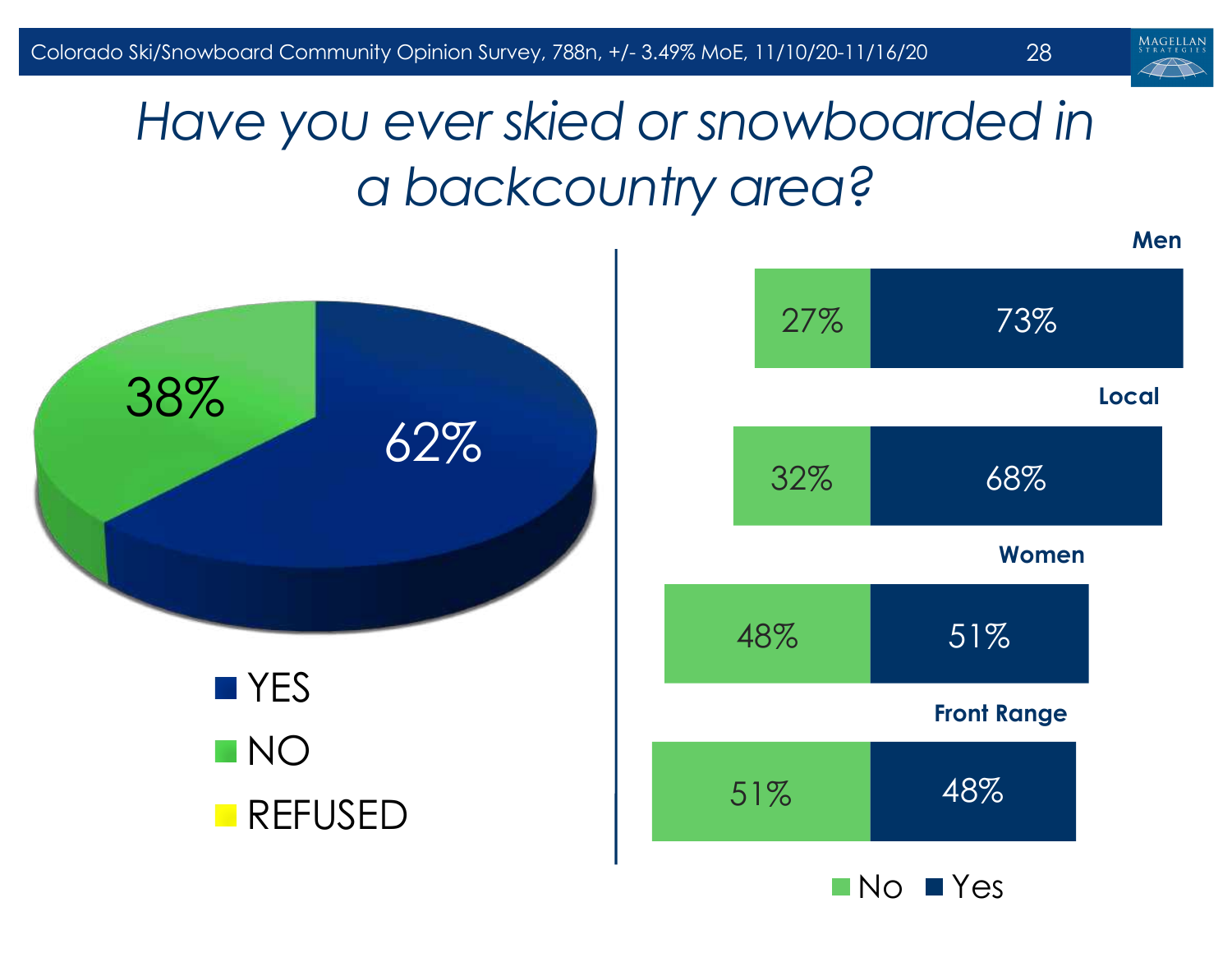29

*Do you have plans or a strong interest in experiencing backcountry skiing or snowboarding this season? (Asked to 300 respondents who have never skied or snowboarded in a backcountry area. +/- 5.6% Margin of error)*

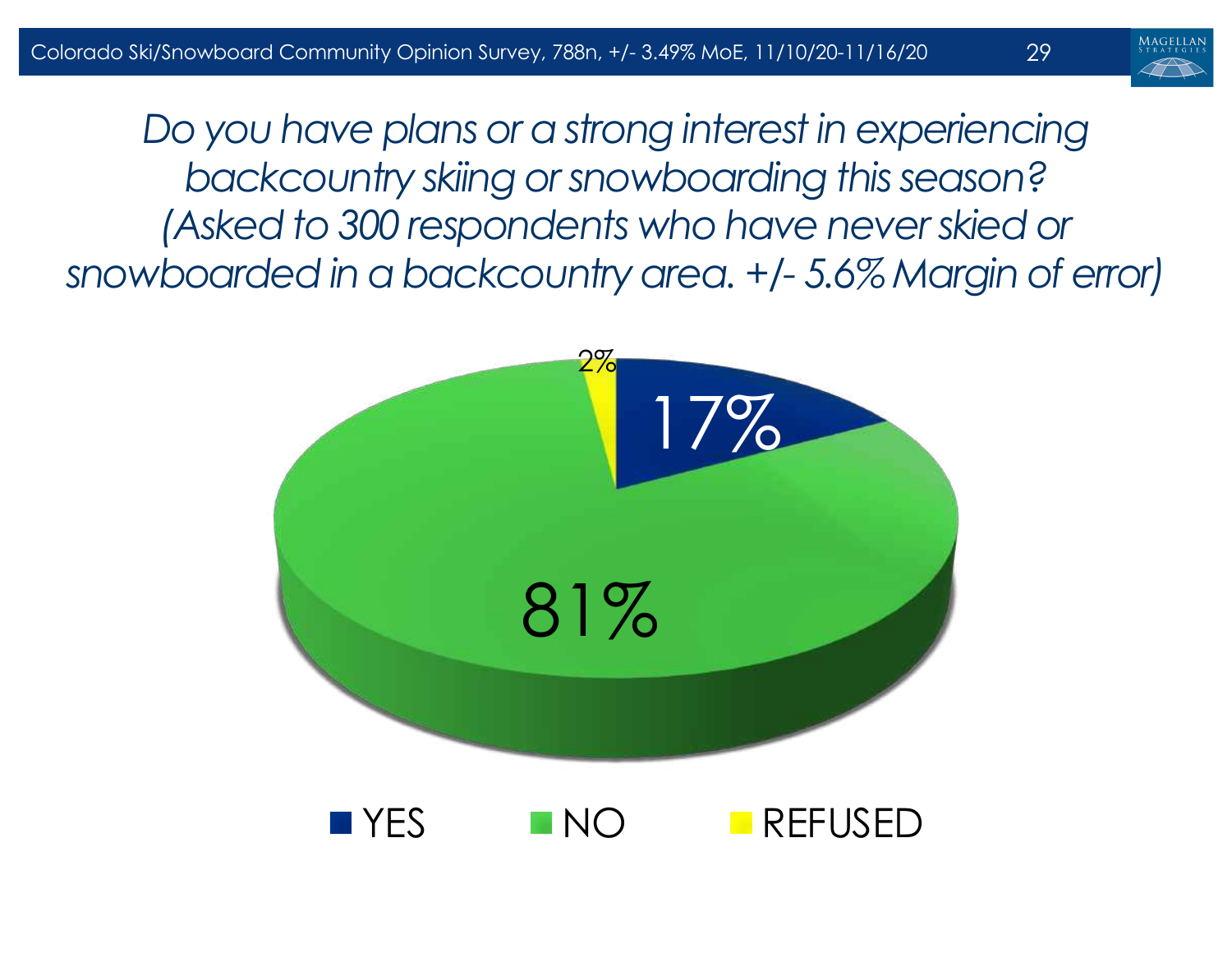

*Before you try backcountry skiing or snowboarding for the first time, do you plan on buying avalanche safety gear or take an avalanche awareness course? (Asked only to 50 respondents that intend to ski or snowboard in a backcountry area for first time. +/- 13.4% Margin of error)*



YES, BOTH YES, SAFETY COURSE YES, BUY GEAR NO, NEITHER REFUSED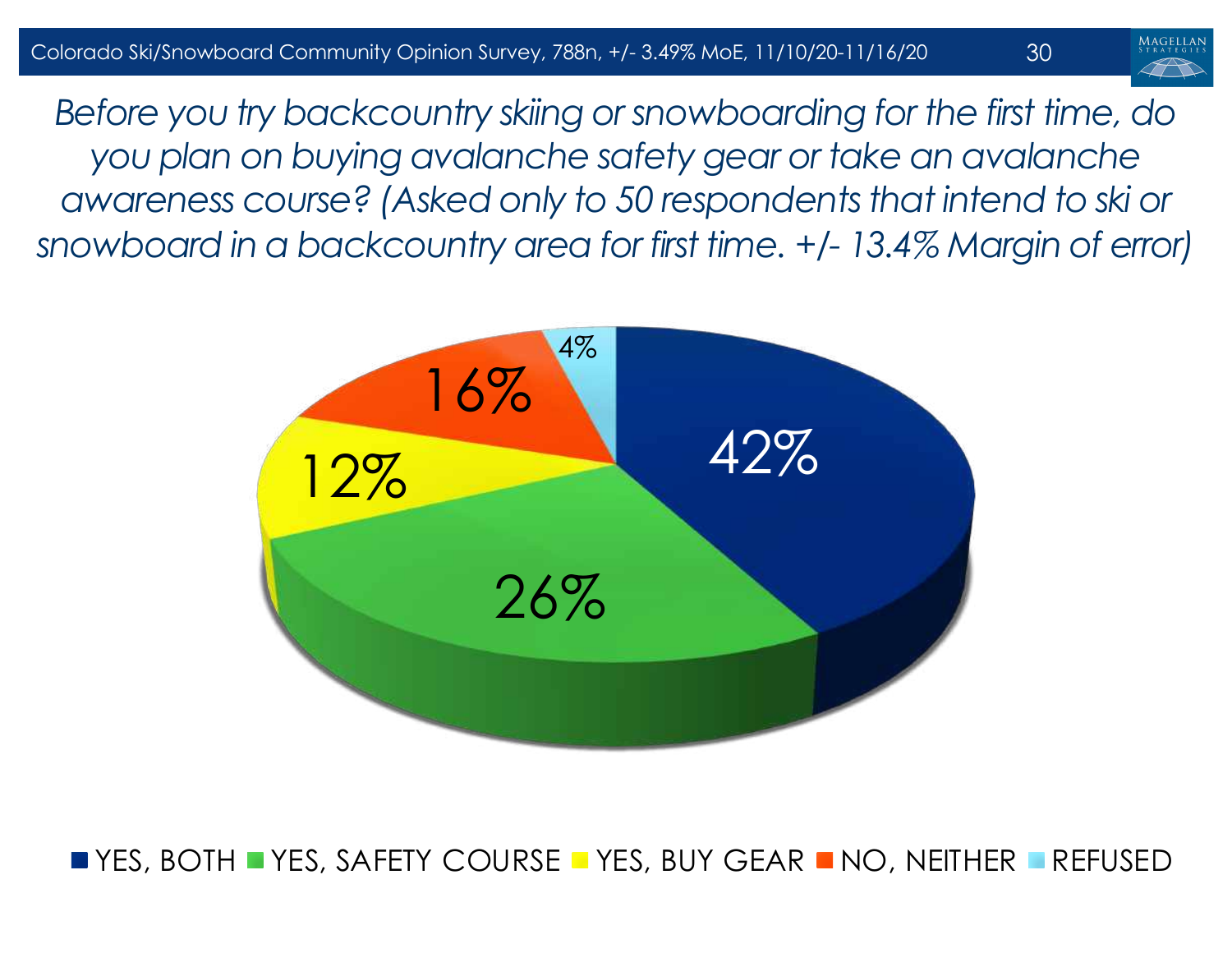*As someone who has experienced backcountry skiing and snowboarding, do you have avalanche safety gear, or have you taken an avalanche awareness course? (Asked to 486 respondents who have skied or snowboarded in a backcountry area. +/- 4.4% Margin of error)*



■ YES, GEAR AND COURSE NO NO, NO GEAR OR COURSE UNSURE/REFUSED

**T** YES, HAVE GEAR, NO COURSE **THE YES, TAKEN COURSE, NO GEAR**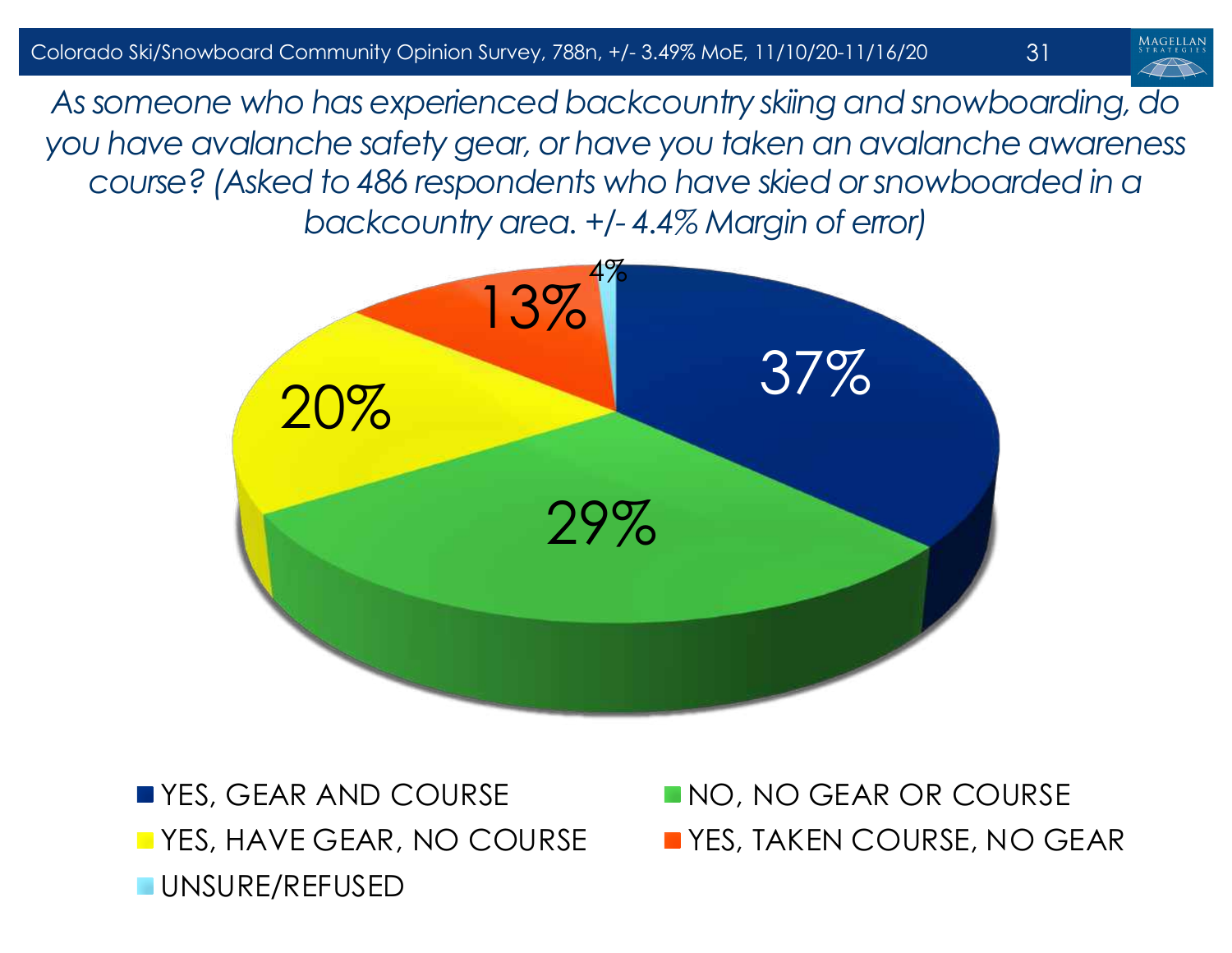

## FAMILIARITY WITH RESORT RESERVATIONS SYSTEMS AND OPINIONS OF INDOOR DINING

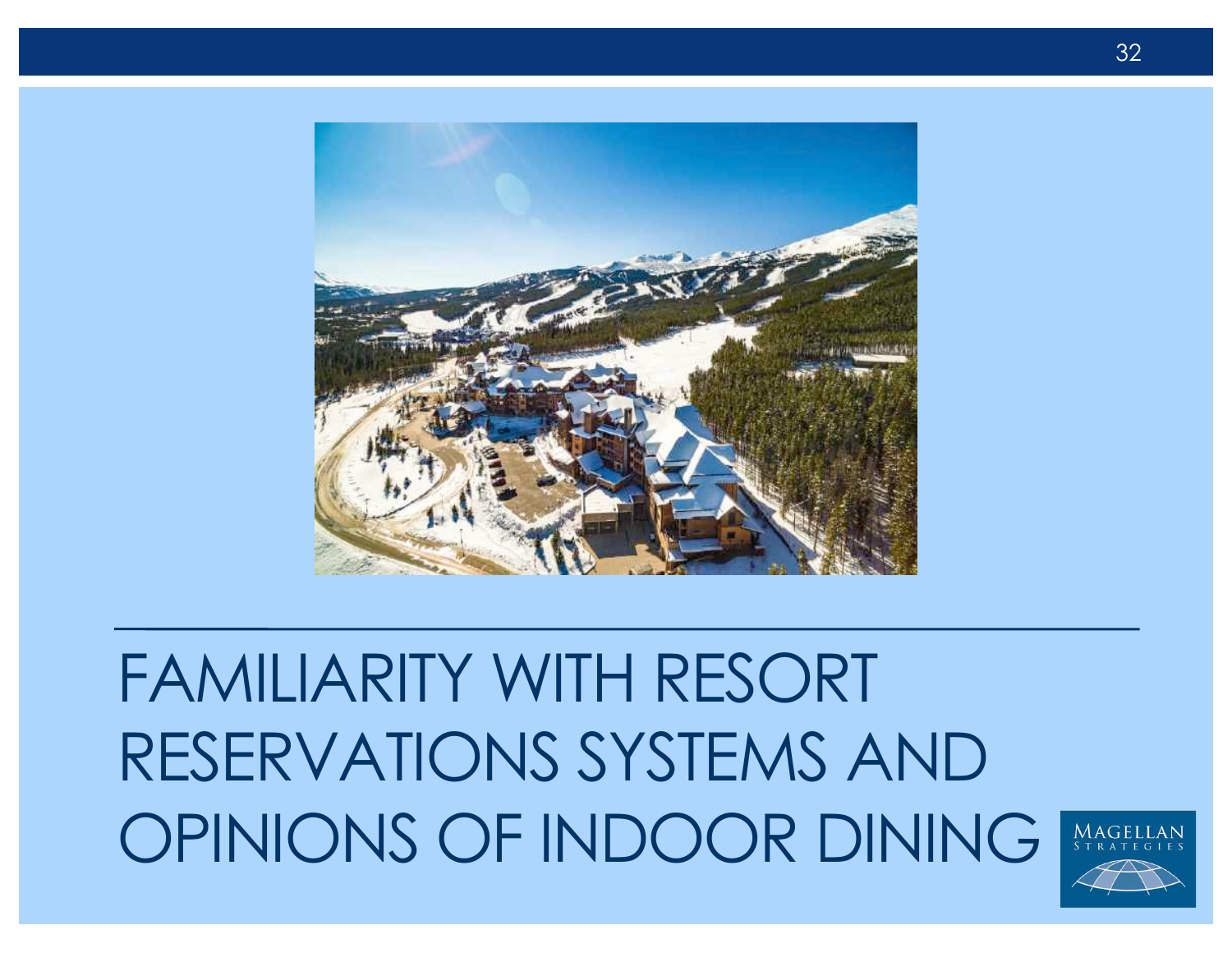*How familiar are you with your primary ski resort's reservation policies and procedures for the upcoming season? To clarify, are you familiar with how to*  make a reservation, when to make a reservation and who does or does not *need to make a reservation?* **EPIC Pass**

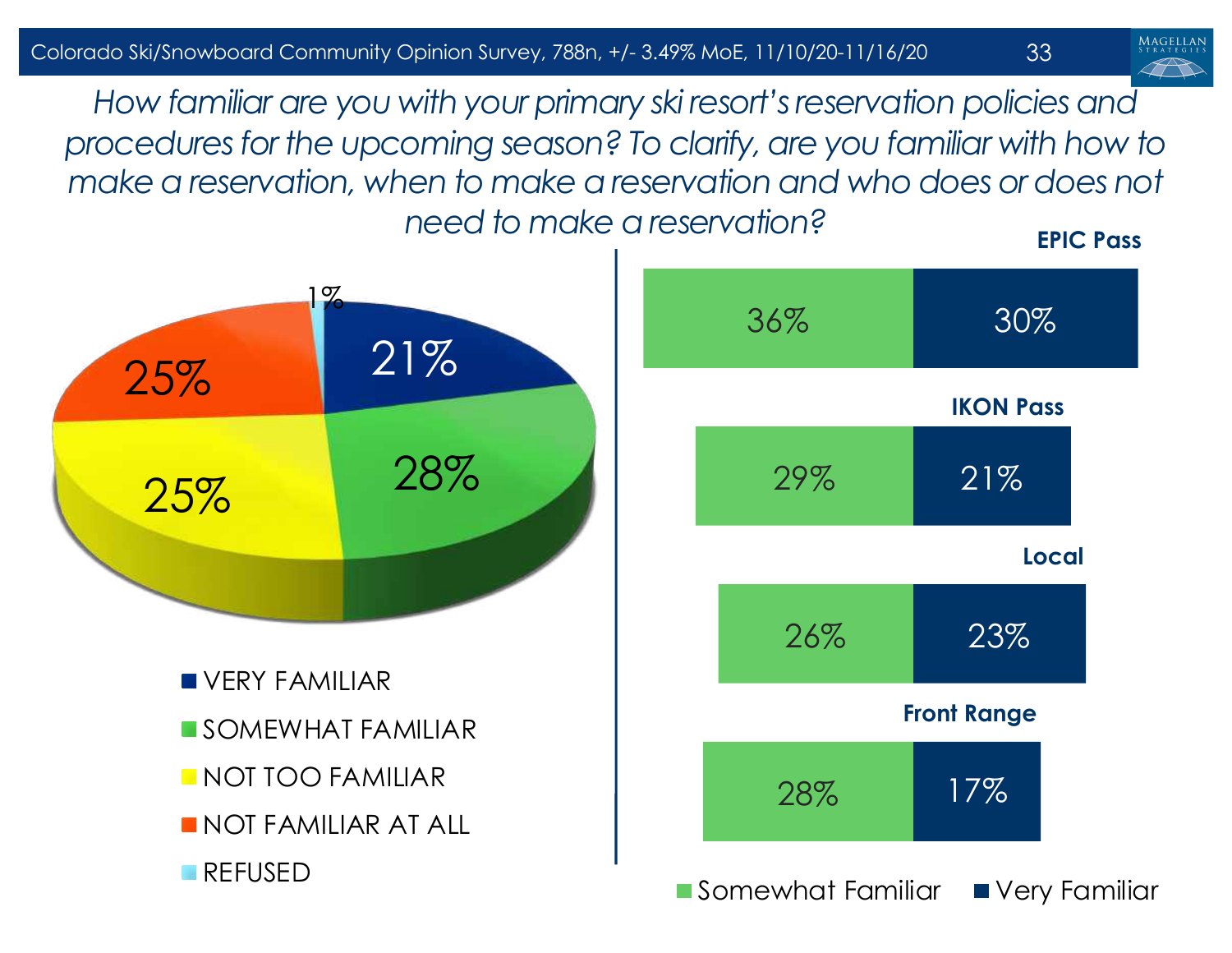*Do you trust the ski resorts to properly manage the reservation systems they put in place?*



**TOTAL YES, TRUST TOTAL NO, DO NOT TRUST UNSURE/REFUSED** 

| Strongly Trust | $\parallel$ 25% |
|----------------|-----------------|
| Somewhat Trust | $\vert$ 45%     |

There are no significant differences in opinion across major demographic and population subgroups.

34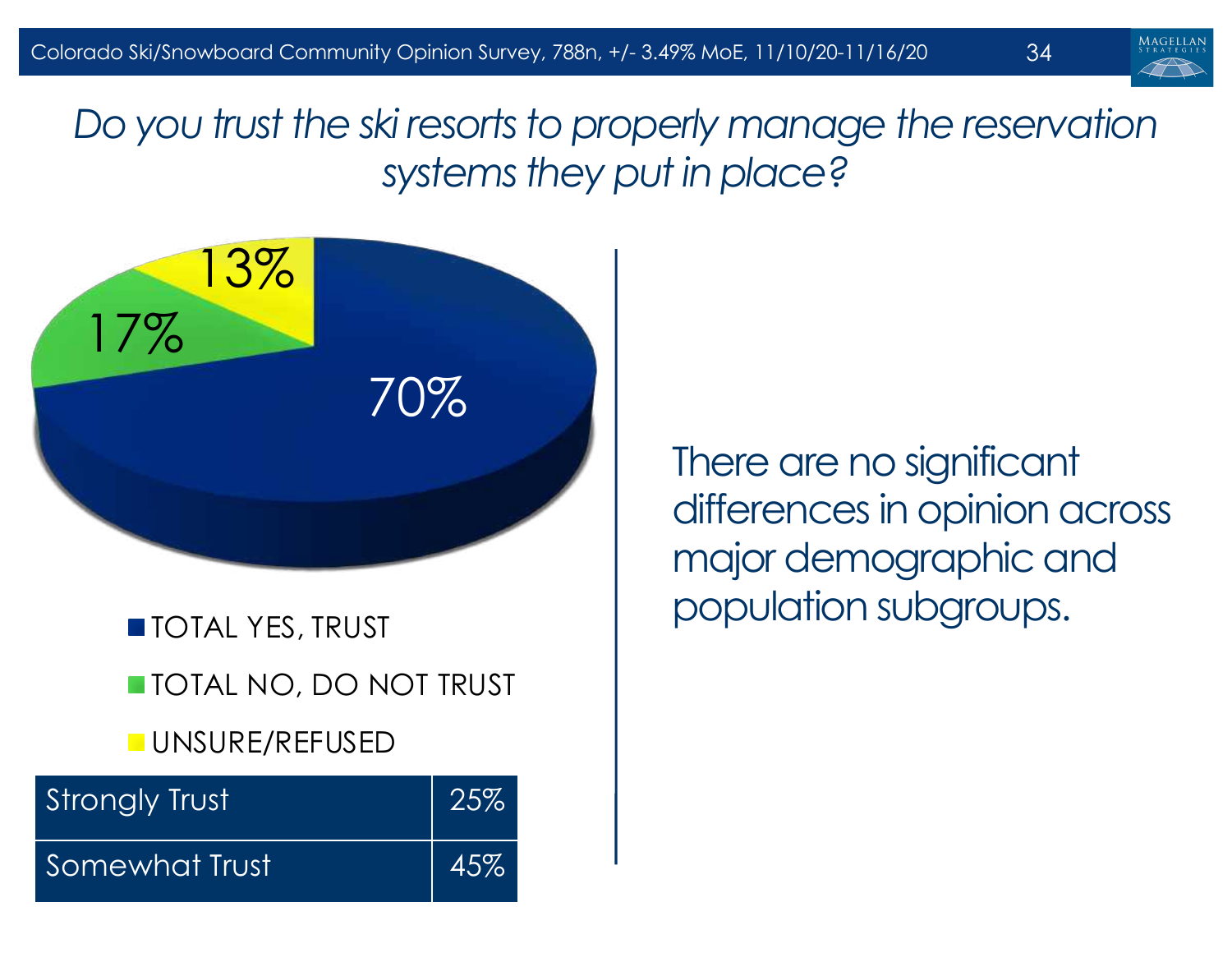How likely are you eat lunch, dine and drink indoors at a ski resort when the weather turns cold and outside seating is not an *option?*





35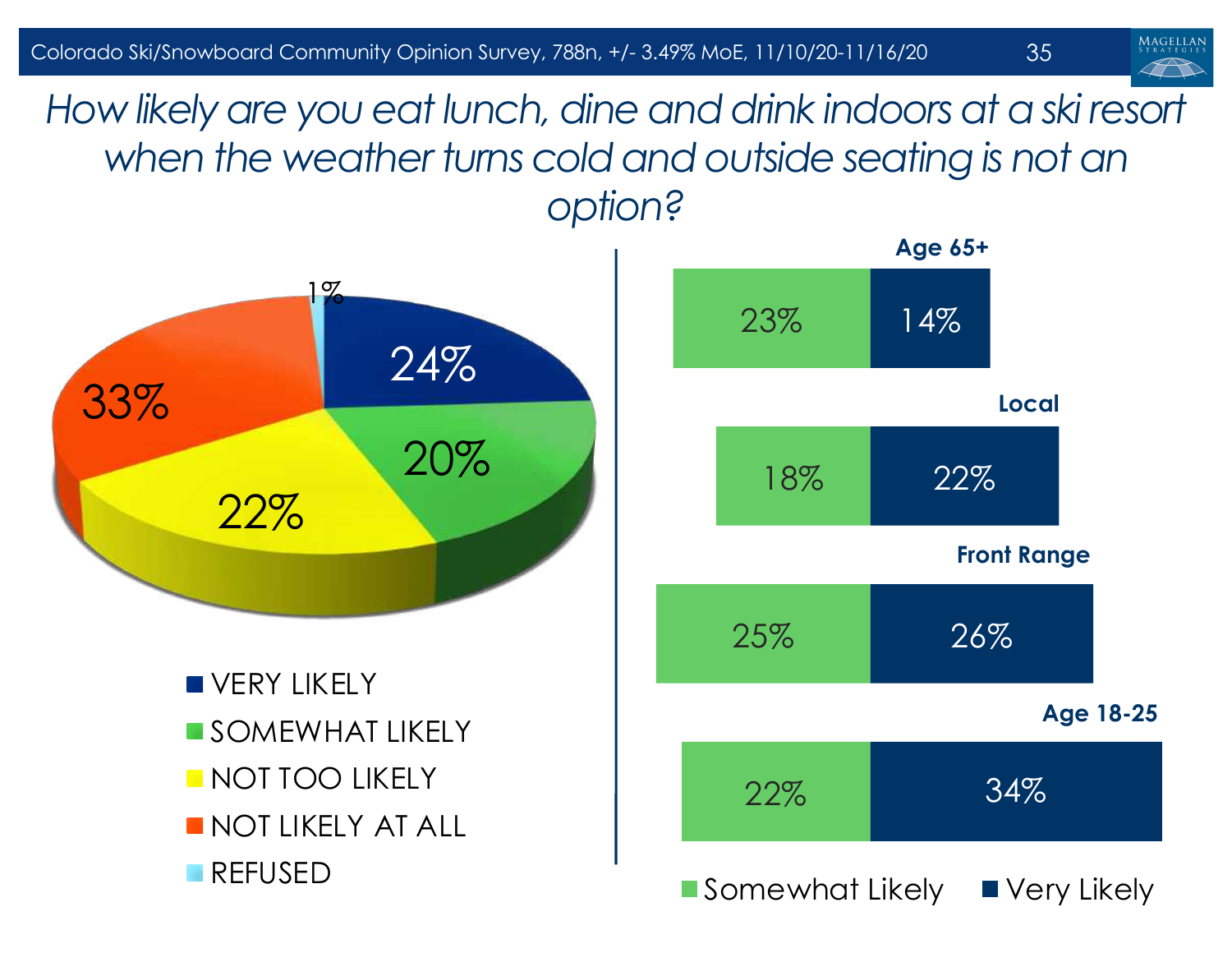## OPINION OF THE CHANCES SKI AREAS WILL BE SHUTDOWN AT SOME POINT

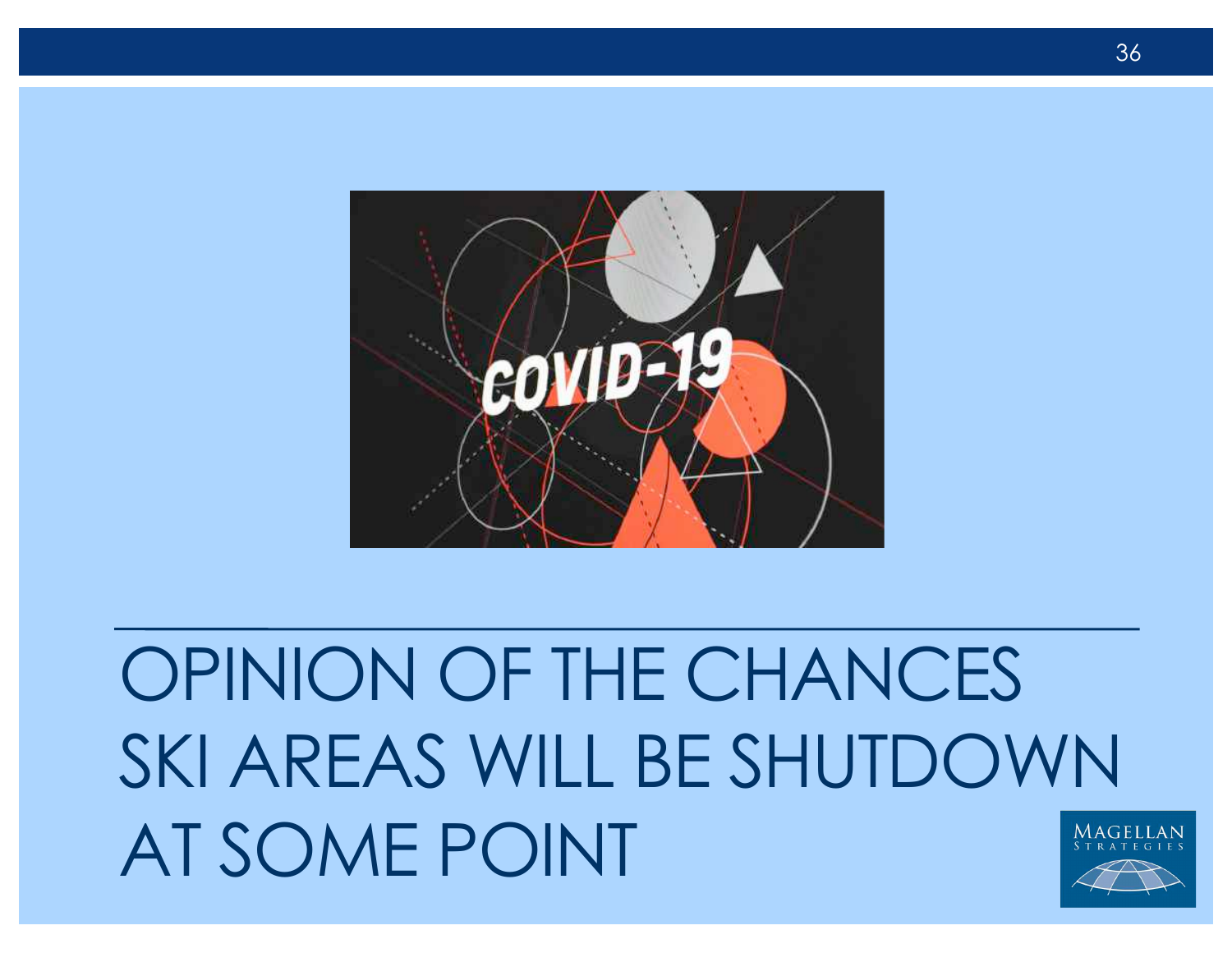

37

*What do you think the chances are Colorado ski areas will be shut down at some point this season because of the coronavirus?* 

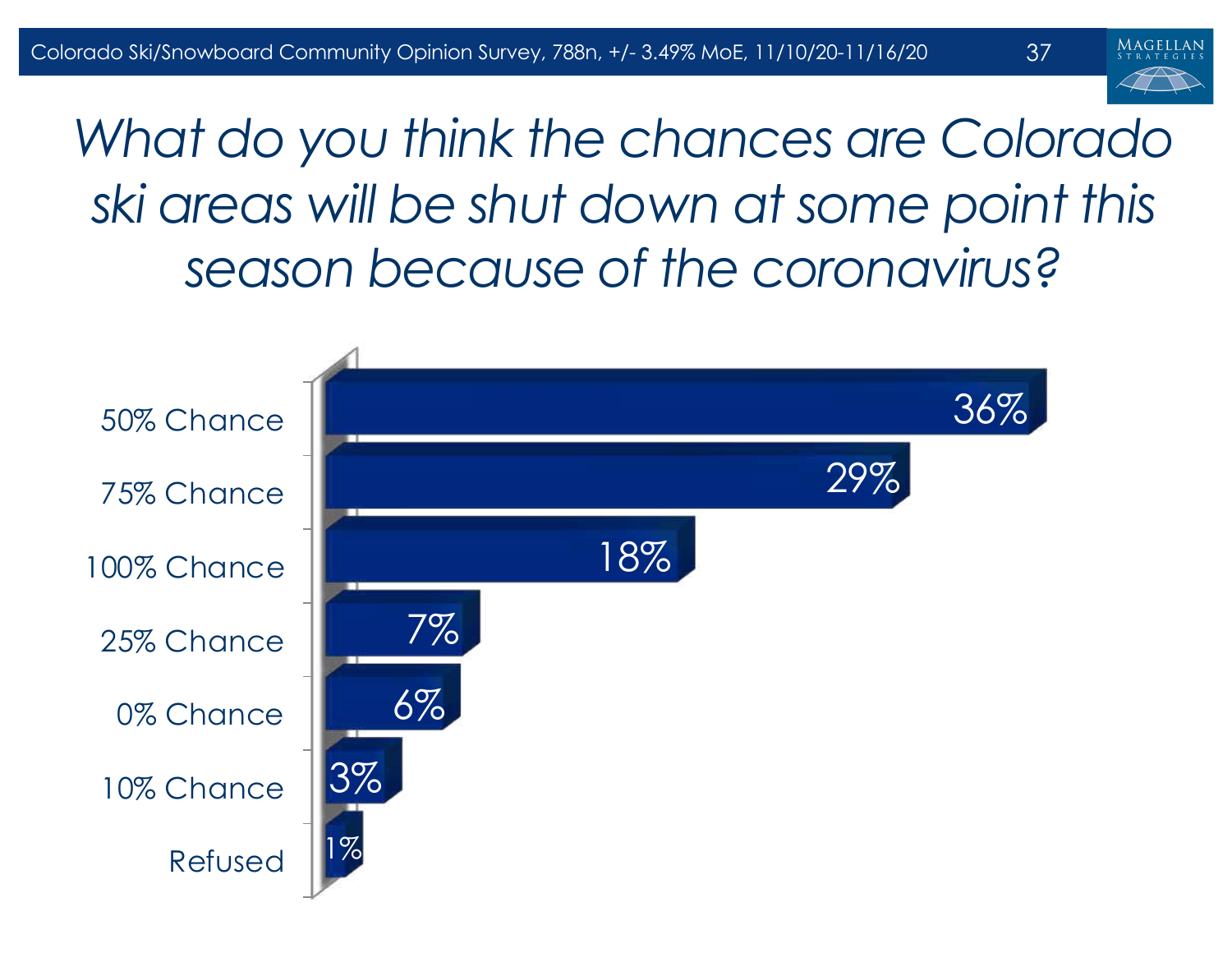

## GENERAL THOUGHTS ABOUT THE UPCOMING SEASON

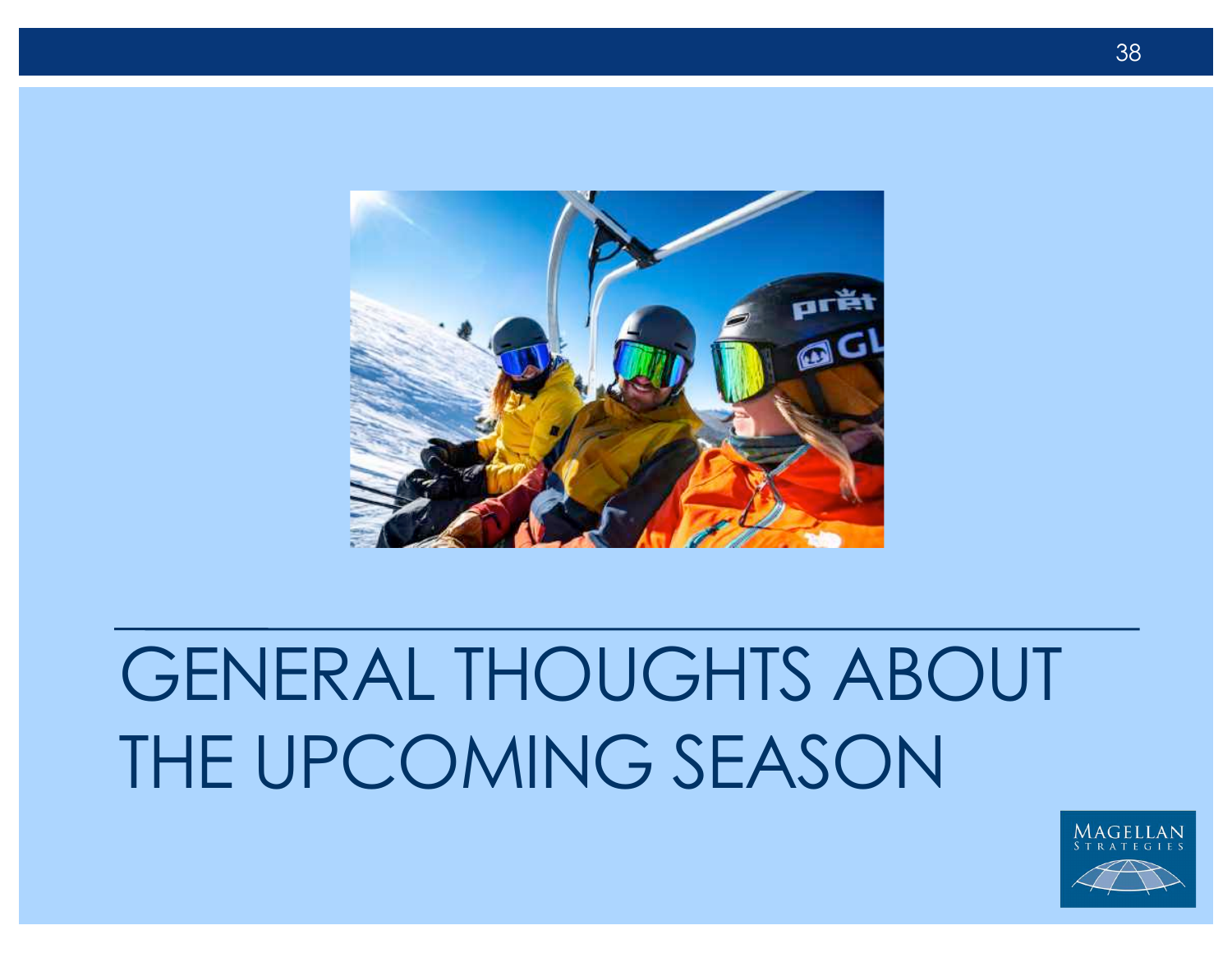

#### **General Thoughts on the Upcoming Season**

"*Do you have any general thoughts or concerns that you want to share about the upcoming season?* "

risk employees COVId m Ski resorts safety mountain want Season live locals state think stay open Open reservations people ski season Will concerned Ski pass gO ski areas resorts come Shut day need year make good keep able hope one safe close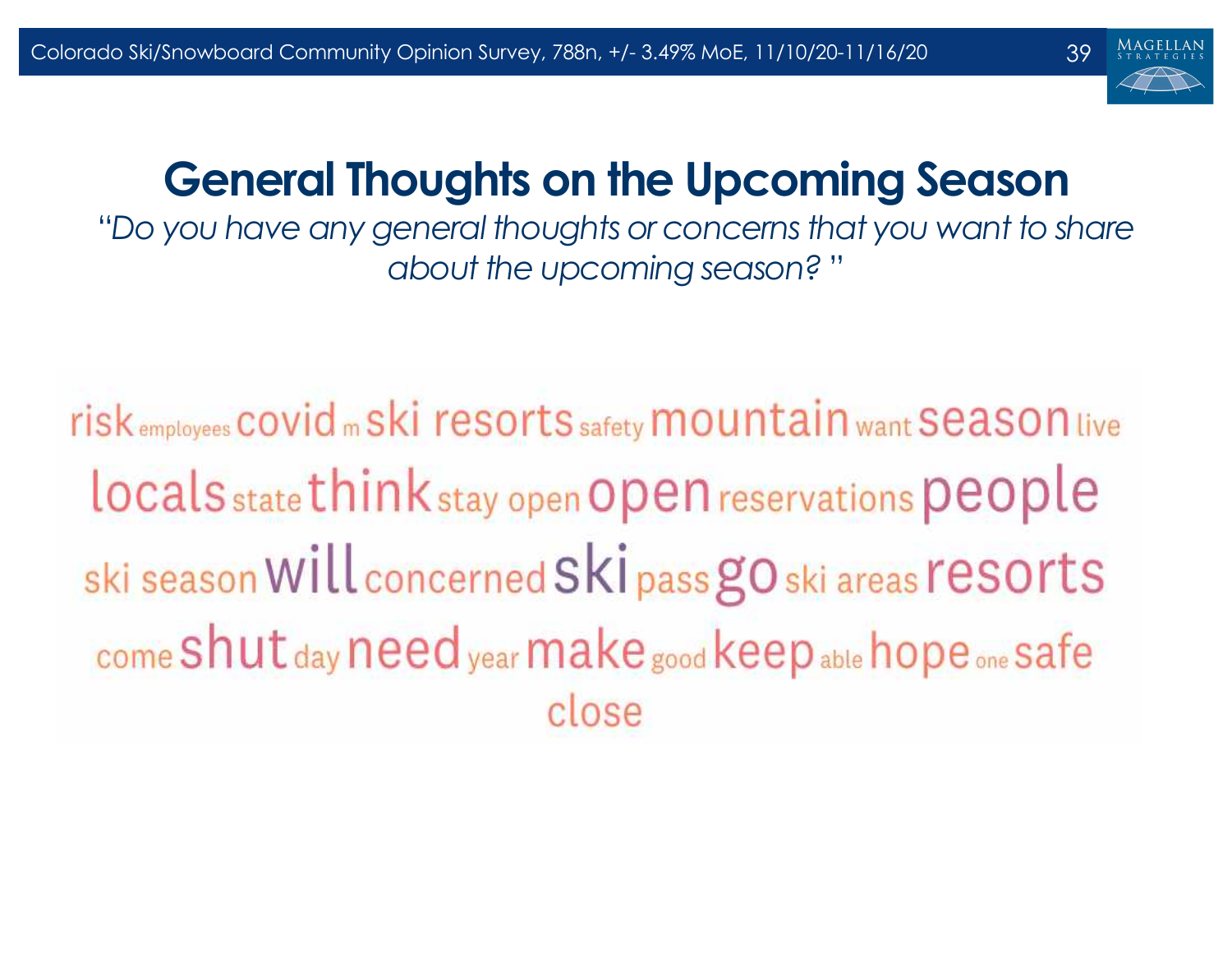

#### **General Thoughts on the Upcoming Season**

"*Do you have any general thoughts or concerns that you want to share about the upcoming season?* "

*"I'm nervous about skiing this season. I understand resorts are trying hard to make it safe, but I worry the number of people allowed to ski on a given day will not allow for a safe environment ."* **-Female, 25-34, Clear Creek County**

"*Snowboarding and skiing is already social distancing, you're not right on each other besides the lift which you ride in the car with them to the resort so there's no difference, let's enjoy the winter sports!* " **-Female, 18-25, Weld County**

#### **Major Themes**

Keep Resorts Open

Prioritize Locals/Don't Encourage Tourism

If Done Right, Can Still Be Safe

*"Ski resorts, regardless of economic value, should prioritize their locals. Without their locals, ski resorts will fall apart. Yes, resorts run off tourists' summer and winter, but locals lay the framework year-round. Keep their voice heard in decision making meetings."* **-Male, 18-25, Boulder County**

*"I am concerned about being a local near a ski resort as the resort plans to open. I am concerned Covid cases will rise in our community due to the influx of tourists coming to ski at the resort. This will put strain on our small hospital and community as a whole."* **-Female, 25-34, Pitkin County**

*"The resorts should stay open. It is vital to our economy and our healthy lives. Stupid politicians need to stay out of it. Americans are free to make their own choices."* **-Male, 45-54, Cheyenne County**

*"I love to ski. I love being outside. Encouraging tourism during COVID is stupid. I'd be more inclined to participate if it was locals only. I live in a small resort town. This winter is going to be a mess. I'm snowshoeing and Nordic skiing instead. Maybe back country skiing if I can get into an avalanche class."*  **-Female, 45-54, Routt County**